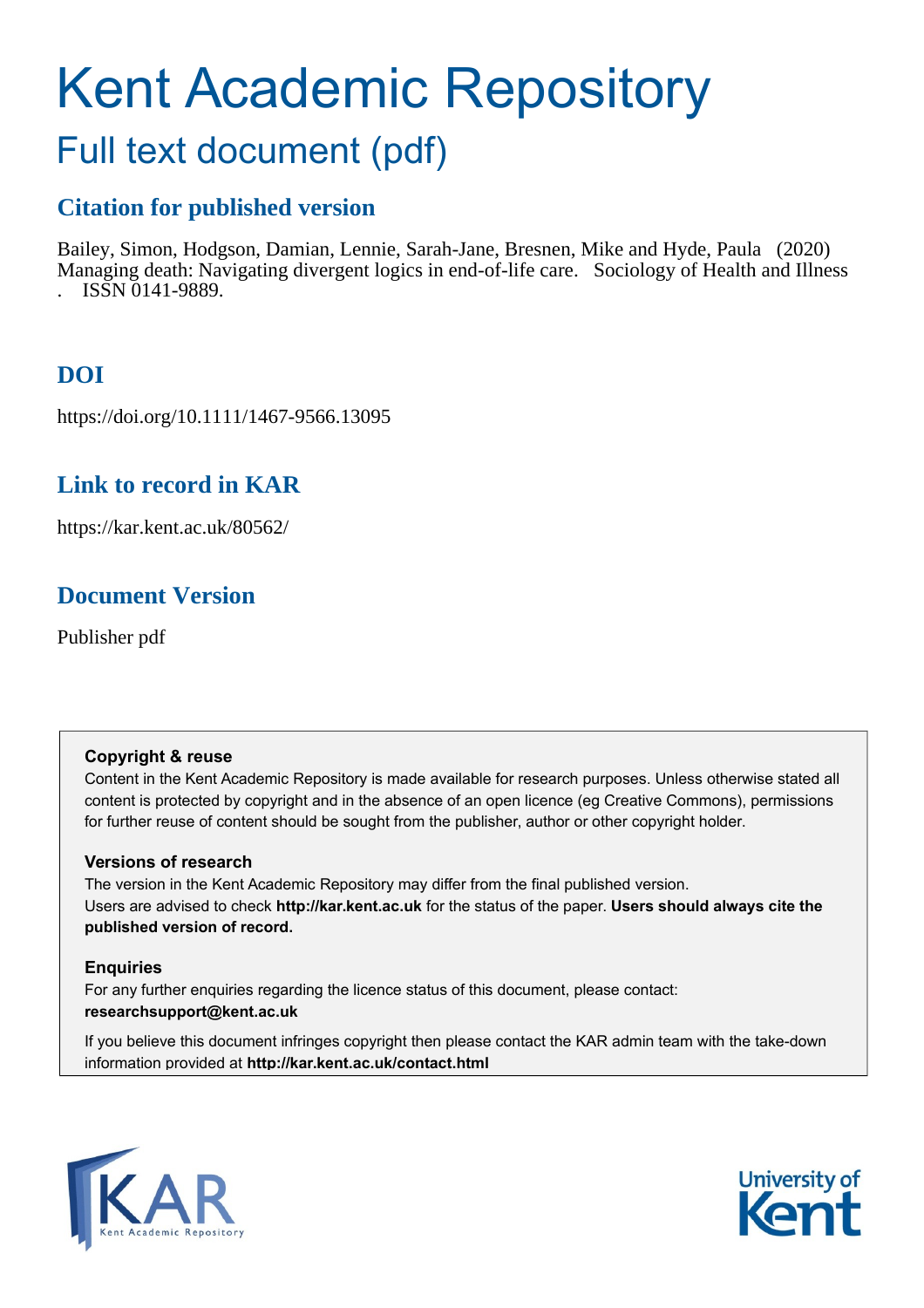# **SOCIOLOGY OF HEALTH & ILLNESS**

Sociology of Health & Illness Vol. xx No. xx 2020 ISSN 0141-9889, pp. 1–19 doi: 10.1111/1467-9566.13095

### Managing death: navigating divergent logics in end-oflife care

# Simon Bailey1 , Damian Hodgson<sup>2</sup> , Sarah-Jane Lennie<sup>3</sup>, Mike Bresnen<sup>3</sup> and Paula Hyde<sup>4</sup>

 $1$ University of Kent, Kent, UK <sup>2</sup>University of Sheffield, Sheffield, UK <sup>3</sup>Manchester Metropolitan University, Manchester, UK <sup>4</sup>University of Birmingham, Birmingham, UK

Abstract Delivery of end-of-life care has gained prominence in the UK, driven by a focus upon the importance of patient choice. In practice choice is influenced by several factors, including the guidance and conduct of healthcare professionals, their different understandings of what constitutes 'a good death', and contested ideas of who is best placed to deliver this. We argue that the attempt to elicit and respond to patient choice is shaped in practice by a struggle between distinct 'institutional logics'. Drawing on qualitative data from a two-part study, we examine the tensions between different professional and organisational logics in the delivery of end-of-life care. Three broad clusters of logics are identified: finance, patient choice and professional authority. We find that the logic of finance shapes the meaning and practice of 'choice', intersecting with the logic of professional authority in order to shape choices that are in the 'best interest' of the patient. Different groups might be able to draw upon alternative forms of professionalism, and through these enact different versions of choice. However, this can resemble a struggle for ownership of patients at the end of life, and therefore, reinforce a conventional script of professional authority.

Keywords: end-of-life care, institutional logics, patient choice, professional conflict, bureaucracy, informal work

#### Introduction

The last two decades have seen increasing attention paid to how we care for the dying (Mellor and Shilling 1993). Publications such as Gawande's 'Being Mortal' (2014) have brought to prominence concerns linked to both the escalating cost of end-of-life care in ageing populations and the need to change how Western societies confront death. It is argued that this renewed focus on the end of life is partly driven by experts seeking to manage or control death and dying (McNamara et al. 1994, Walter 2014). Important questions are raised regarding what constitutes 'good care' at the end of life – where this should occur, how best to involve patients and carers in decisions, and how to control (i.e. reduce) costs (Seale 2000). Our paper shows that the attempt to answer these questions in practice places practitioners at

<sup>© 2020</sup> The Authors. Sociology of Health & Illness published by John Wiley & Sons Ltd on behalf of Foundation for SHIL (SHIL) This is an open access article under the terms of the [Creative Commons Attribution-NonCommercial-NoDerivs](http://creativecommons.org/licenses/by-nc-nd/4.0/) License, which permits use and distribution in any medium, provided the original work is properly cited, the use is non-commercial and no modifications or adaptations are made.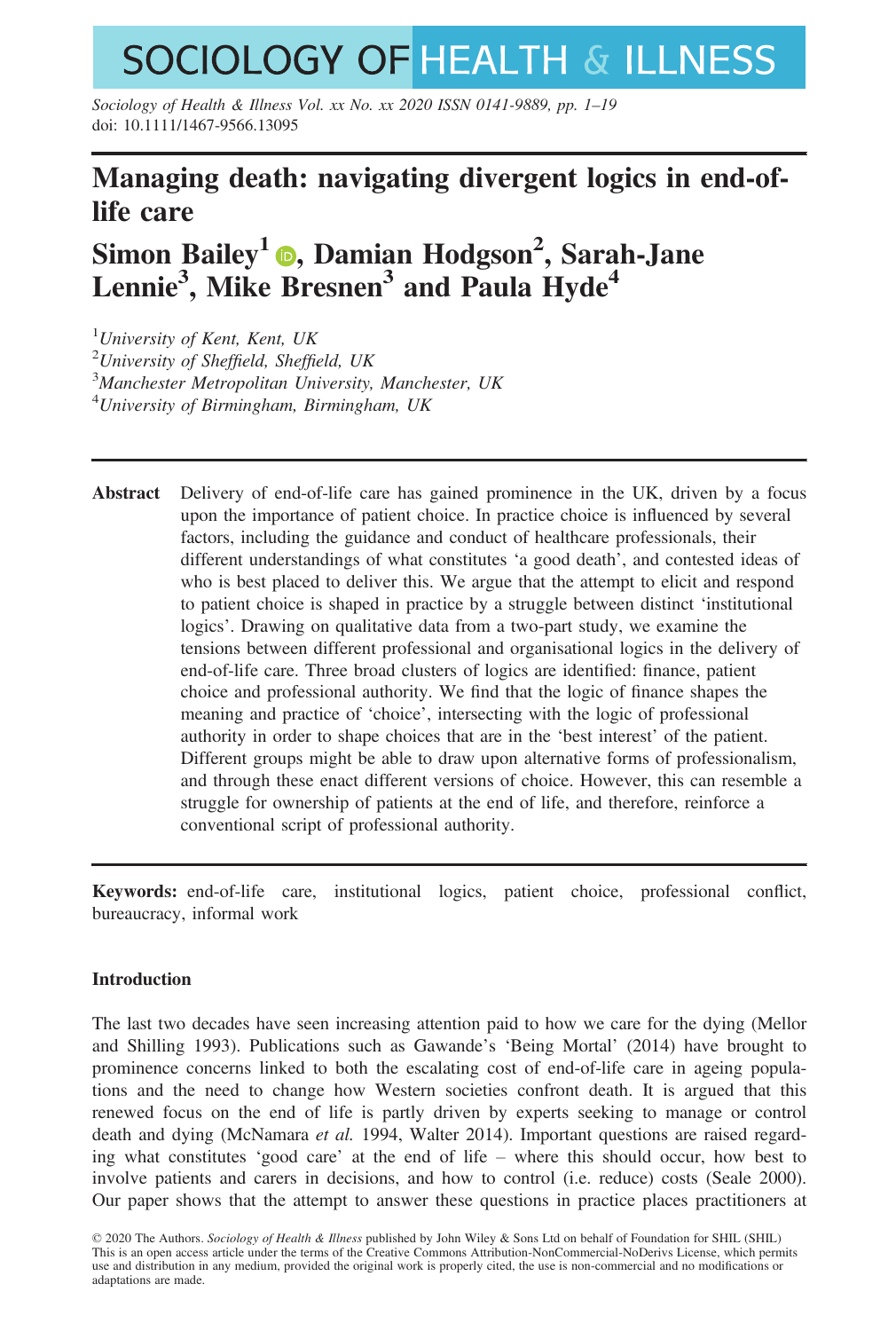the intersection between competing professional and organisational 'logics' (Goodrick and Reay 2011, McDonald et al. 2013).

End-of-life care as a field produces several challenges to existing philosophies of health care (Iedema et al. 2005). When the final outcome is, by definition, the death of the patient, this runs counter to the deeply established norm in medicine that regards death as failure (Bishop 2011, Gawande 2014). End-of-life care is an aspect of care which also fits poorly with economic thinking which links health care to productive and active consumers/producers (Gill 2012). When the (rising) costs of health care are justified as an investment in a healthy and therefore productive society, end-of-life care stands as an anomaly and even weakens the 'case for' health care. The increasing tendency for mortality rates to be used to rate the quality of hospital care also shows how it can fail to align with the interests of doctors and managers.

An increasingly prevalent discourse is that the failure to 'manage' death frequently leads to 'unnecessary' and intrusive medical procedures which are unreflexively initiated, typically in hospital settings, to extend life at any cost (Davis 2015, Seymour *et al.* 2002). Such an 'unmanaged' death can be more distressing for both the person dying and their family. At the same time, it is claimed that such deaths are significantly more expensive than those 'managed' using formal mechanisms through which patients can be supported to die at home or in a care home (Curie 2012, Georghiou and Bardsley 2014). This is assumed to be more likely to constitute 'a good death' and, at the same time, a less expensive and better managed death. This is problematic as there is no robust evidence of the differential costs of delivering end-oflife care in different settings; however, moving care from hospital to home does appear to afford the opportunity to redistribute costs away from formal health settings.

The 'good death' narrative implies that patients and carers increasingly would, or should, prefer to remain in their own home, or a care home, to die. However, research has shown this to be an incomplete and often inaccurate picture, demonstrating that patient choice is more nuanced than the current narrow focus on patient preferred location of death (Hoare et al. 2015, Pollock 2015). This highlights a complex ethical relationship between professional and organisational concerns, and the achievement of end-of-life care that reflects patient choice (MacArtney *et al.* 2016). It is this relationship that our paper aims to address.

We build upon work which has described death as a 'practical accomplishment' shaped in part by the preferences of patients and families, but also by the affordances of particular contexts (MacArtney et al. 2016). Although both professionals and patients contribute to this accomplishment, our particular focus is on the manner in which professional interests and organisational boundaries become active mediators in shaping patient choice at the end of life. This presents a practical challenge and a moral dilemma: informing patients in order to *guide* their choices regarding their care ultimately influences the decisions patients make. While this process involves the interaction of numerous different professionals across health and social care, at the same time, it creates moral uncertainties and promotes contestation over ownership and responsibility.

#### End-of-life policy

In the UK, the rising prominence of end-of-life care in health and social care policy can be traced through several initiatives over the last decade (Department of Health 2008, NHS England 2014). Borgstrom and Walter (2015) identify two broad agendas at play: one focused on enhancing patient choice, largely driven by developments in palliative cancer care; the other focused on the promotion of more compassionate care at the end of life, motivated largely by scandals related to elderly care provision in the UK.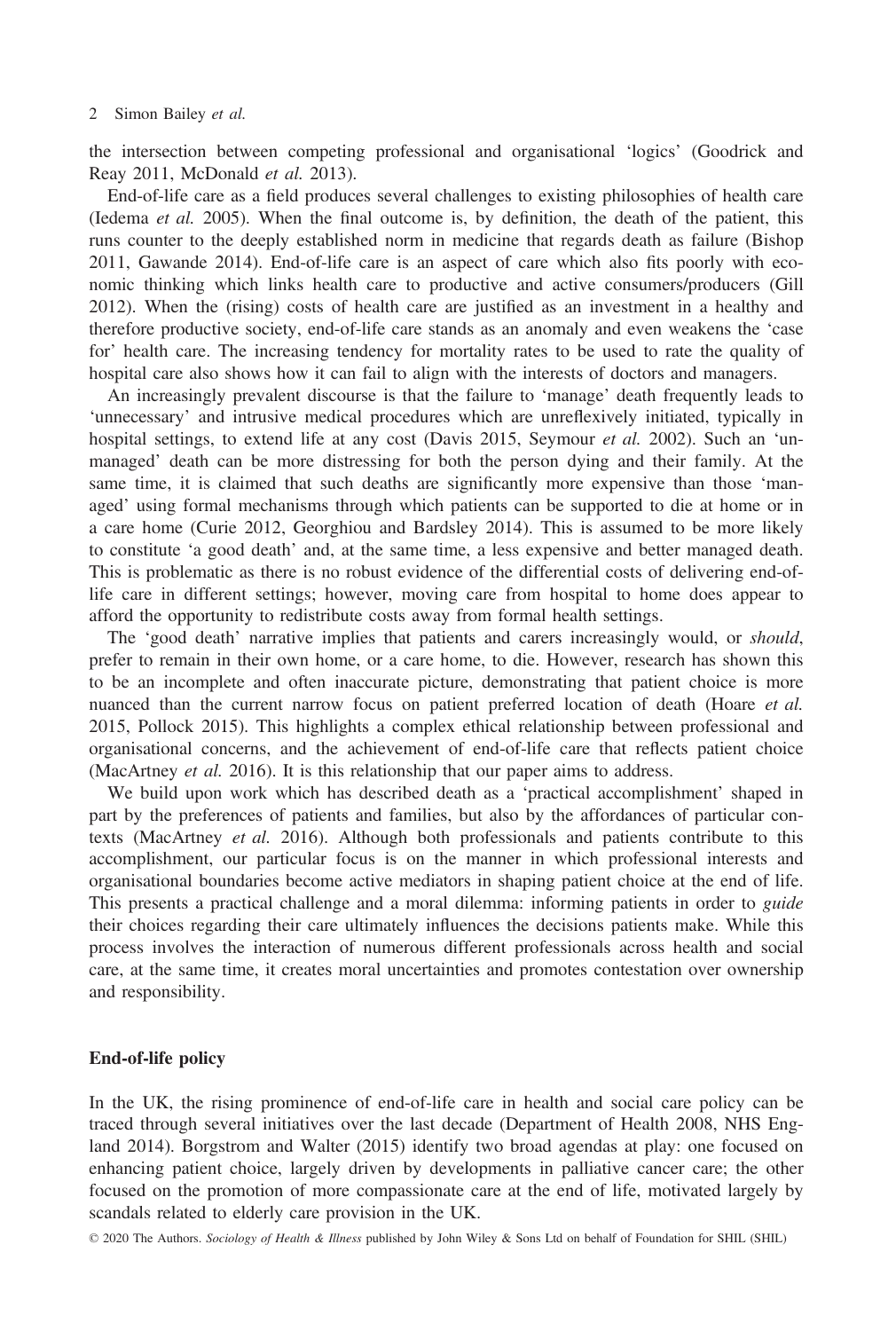One tangible outcome has been the emergence of policy consensus about what the characteristics of 'good' end-of-life care should be (Department of Health 2015a, 2015b). First, patients prefer to be close to home and more personalised care can be provided outside hospital. Second, the hospitalisation of patients near death increases the likelihood they will be subjected to more interventions for minimal benefit, producing a less peaceful death. Third, the needs and wishes of both the patient and their carers and family need to be taken into account. Finally, it is argued that good end-of-life care in accordance with these principles can be provided at lower cost. Following this rationale, it is clear that such care needs to be planned and managed to a significant degree. It is also clear that it requires the alignment of different objectives and interests and that this can be achieved without substantial compromise – an assertion which will be scrutinised later.

The practical impact of this shift in policy can be seen in greater guidance in this area, focused on planning, reduction (or at least redistribution) of cost and relocation. The focus in England from 2010 onwards has been on Advanced Care Planning (ACP), which seeks to identify those approaching the end of life, offering them the choice as to how they would like this to happen. A range of tools and measures have been implemented, many enshrined in initiatives such as the Gold Standards Framework (GSF), and incentivised, for example, by linking additional payments to GP practices for GSF activities (Shaw et al. 2010). Collectively, the impact of these has been substantial; the proportion of people in England who die in their 'usual place of residence' (i.e. their own home or a care home; routinely measured as Death in Usual Place of Residence [DiUPR]) rose steadily for 5 years from 2008 when the national strategy was launched and has since remained relatively stable (NEoLCIN 2014, 2018).

At the same time, the consequences of managing end-of-life care in practice have proved more controversial. The Liverpool Care Pathway (LCP), developed as a set of best practices drawing on care in the hospice movement, was translated into a protocol for other settings. However, following a media campaign, it was reviewed in 2013 and abandoned the following year (George *et al.* 2014, Neuberger *et al.* 2013), as it was perceived as too bureaucratic, lacking in empathy and compassion, and poor at enabling effective communication with patients and family (Watts 2012). As Broadbent (2013) noted: 'clinicians should remember that no pathway, plan, or protocol can be a replacement for good clinical judgement, compassion and care'. However, its discontinuation was unpopular with those health professionals who conceived of it as important in prompting difficult conversations between providers, patients and families, which might otherwise not occur (Davies et al. 2014). Thus, tensions surfaced between health professionals' desire for better support in normalising discussions about death, and the discontinuation of one of the most widely used tools helping providers achieve this (Watts 2012).

What this signals is the existence of conflict between ways of thinking about and planning for care that rely on formalised approaches to care planning driven by population health considerations; and the need for a patient- and family-centred, choice-led approach supported by knowledgeable and compassionate staff treating 'the whole person' (Di Leo *et al.* 2015). This raises deeper questions about trust and the underlying philosophy of care to which one ascribes, as well as the role of rational planning and management (George et al. 2014).

#### Conceptualising end-of-life care

Given its complex positioning within the healthcare and social care landscape, end-of-life care is also inherently inter-organisational and inter-disciplinary, requiring the routine and effective coordination of primary, secondary and community care alongside social services, voluntary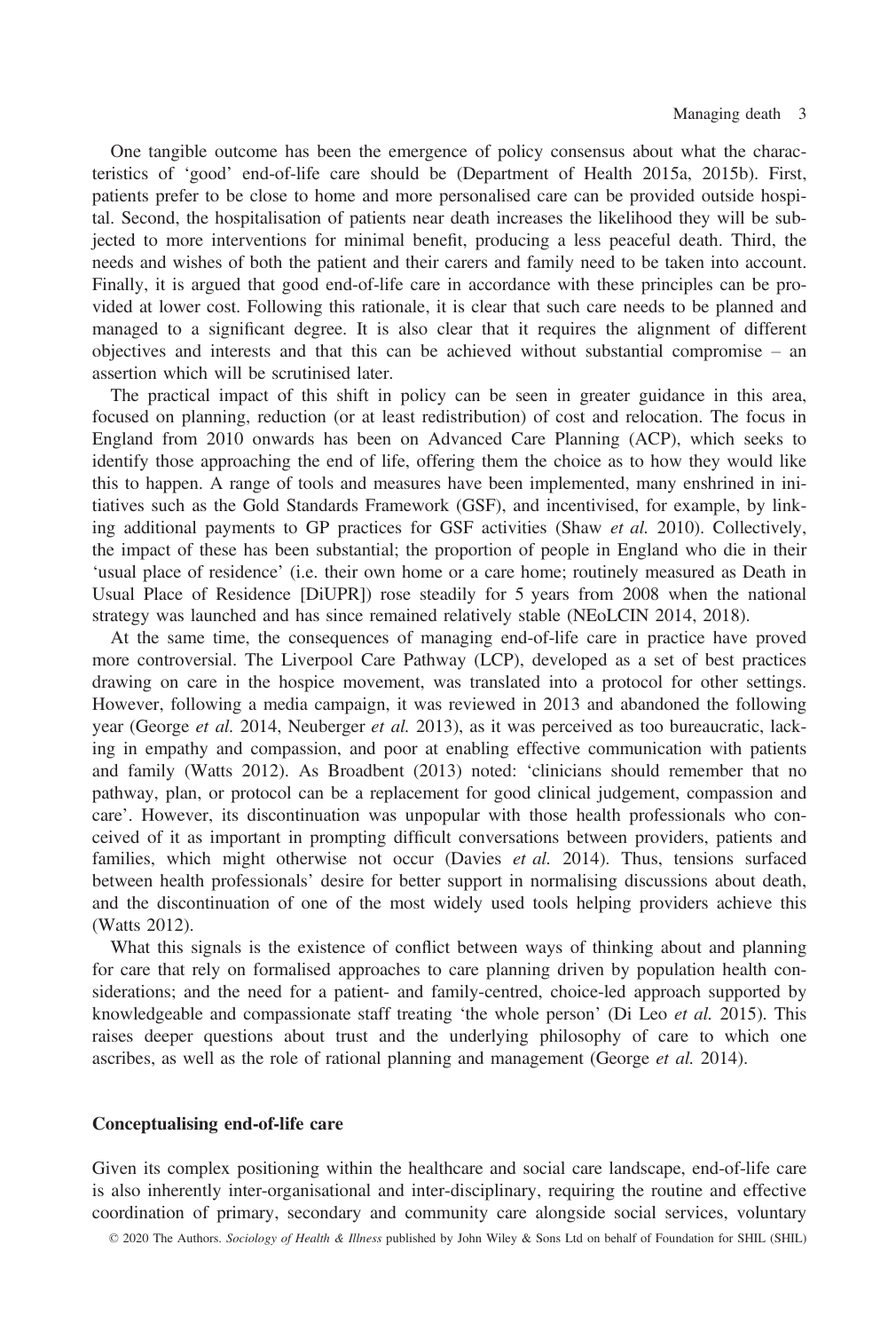sector and other public services. Care may take place in a hospital, a hospice, care or nursing homes or at a person's own home (or indeed a prison, a convent or elsewhere). Patients may be under the care separately or simultaneously of a family doctor, a consultant or specialist, hospital or primary care nurses, social care workers, district nurses, paramedics, allied health professionals, specialist palliative care professionals, and professional carers in residential and nursing homes, and of course their own carers, typically close relatives.

While not unique in this respect, end-of-life care is thus a field which cuts across established organisational and professional boundaries (Currie et al. 2009). The multiplicity of potential decision-makers, whose decisions are frequently interdependent, results in significant potential for miscommunication and confusion, but also in rivalry and struggles for professional dominance (Nancarrow and Borthwick 2005). The field is particularly complex owing to its uncertain status among other medical specialties with contested jurisdictional boundaries (Hibbert et al. 2003). Thus, one of the primary benefits of ACP and the GSF is that they enable conversations between professionals (Mahmood-Yousuf et al. 2008, Walshe et al. 2008). That said, such formal mechanisms alone cannot resolve long-engrained professional boundaries between doctors and nurses (Svensson 1996) or GPs and community nurses (Seale 1992).

In addition, delivering care through this complex process means balancing multiple objectives. End-of-life care might mean various things: to delay or prevent death, minimise pain, maintain dignity, minimise cost, and facilitate patient and/or carer/family preferences (Gjerberg et al. 2010). The priority given to each of these depends on the particular case but is powerfully informed by the professional involvement and orientation of different groups (Seale 1992, Walshe *et al.* 2008). Hence, some suggest that the quality of care is affected when the power of nurses is constrained (Asch et al. 1997, Costello 2006, Griggs 2002); whereas others suggest that GPs need to become more actively involved at the end of life (Shipman *et al.* 2008).

The issue of 'patient choice' is pivotal in recent policy in this area and sufficiently complex as to require consideration in more depth. At heart, the logic of patient choice is simple: incorporating patient choice through ACP enables patients to have a 'good death' (Borgstrom 2015: 702). This argument is widely supported with examples of disempowered patients who were not consulted or whose wishes were ignored by the professional/medical establishment (Balducci 2012, Belanger *et al.* 2011, Holdsworth and King 2011). It might be argued that patient choice rebalances the power relationship between clinician and patient, as 'patient control over dying represents a challenge to the clinical judgement of health care professionals ... (and) to their professional autonomy and power' (Borgstrom and Walter 2015: 102). However, this logic is also firmly embedded in a neoliberal belief that people have the right to exercise choice in shaping service delivery to suit their needs, and also in the inherent moral worth of increasing the choices available to 'service users' (Barnes and Prior 1995).

In both policy and practice, however, what is meant by patient choice in end-of-life care is more narrowly constrained. Clearly, any kind of choice exercised is dependent on there being the funding and resources to deliver 'preferred' arrangements (Munday  $et$  al. 2007). Any choice is dependent upon the information and guidance offered to patients by those with expertise – healthcare professionals (Bryant *et al.* 2007). In practice, as Borgstrom argues; 'there is a specific kind of choice that policy makers promote ... [namely] the ability to die at home'. (Borgstrom 2015: 705).

There are also more fundamental challenges to the logic of patient choice in this context. End-of-life care is frequently administered in situations of significant fear, pain and confusion (McPherson et al. 2007, Seale 1995). Decisions taken are highly sensitive: it may be difficult for a dying person to express a preference to die at home given the burden this places on carers (McPherson et al. 2007); or to express a desire to die sooner despite the pain this would cause to close family (Seale 1995, Seymour et al. 2004); or indeed to choose not to choose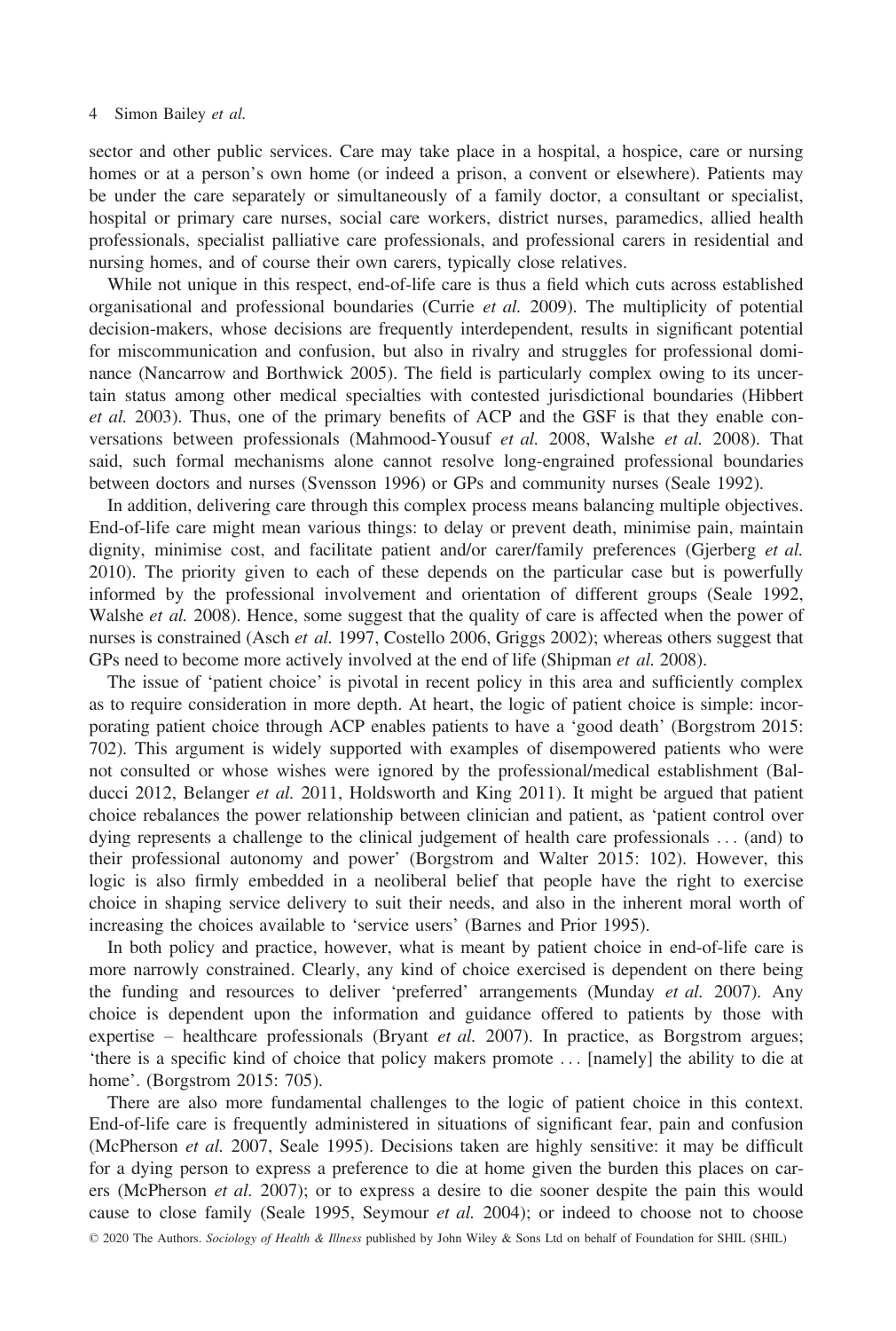(Borgstrom 2015, Zimmermann 2004). This again highlights tensions between the neoliberal principle of patient choice inscribed in policy and the problematic reality (Borgstrom and Walter 2015).

If policy is to promote choice, then there is the need to appreciate the manner in which choices are afforded and excluded in the management of death and dying. It is not particularly useful here to frame these tensions in binary terms (e.g. management needs vs. professional values). Rather, following McDonald et al.  $(2013)$ , we would argue that a more helpful way of understanding these organisational and professional complexities is to see them as being governed by different institutional logics.

#### Problematising policy with institutional logics

Institutional logics are constructed value systems which 'provide taken-for-granted conceptions of what goals are appropriate and what means are legitimate to achieve these goals' (Pache and Santos 2013: 973). Friedland and Alford (1991) introduced logics in an effort to emphasise external context alongside organisational and individual concerns. Core societal institutions are identified, such as the market, the family, the legal system, class structure, religion, representative government, science and the professions. Each has its overarching 'logics' or 'master rules' that prescribe and proscribe behaviour (Greenwood et al. 2014: 1214). Empirical work tends to focus beneath these 'meta-logics' (Fincham and Forbes 2015) at the meso-level of organisational field, industry and sector wherein specific logics are nested (Goodrick and Reay 2011). Thus, McPherson and Sauder (2013) identify a range of logics covering punishment, rehabilitation, efficiency and accountability which interact in the course of everyday conduct in a US court. In this regard, institutional logics are used to identify and understand consistencies in social forces which influence and structure action.

The value of this framing is less to explain situations where there is a single, dominant logic shaping individual and organisational practices, but rather to offer a means to understand settings where there are multiple coexisting logics in play (Thornton *et al.* 2012). The resultant struggle between distinct logics has been traced in various settings, to consider how, for instance, market logics challenge and supplant civil service logics in New Public Management reforms (Thomas and Davies 2005). Attention has more recently turned to how to track this struggle empirically, and explore how such struggles are resolved or how logics may co-exist: for instance, through the compartmentalisation of different aspects of work (Goodrick and Reay 2011) or through the hybridisation of logics (Hodgson et al. 2015, Pache and Santos 2013). Hence, institutional logics offer a means to understand change and difference, as well as continuity based on the securing of legitimacy at an institutional level (Greenwood et al. 2014, Suddaby 2010). Moreover, through their inscription in rules, values and practices, these logics are not 'free-floating', abstract ideas but are embedded within the power relations between different groups and constitute the means by which multiple versions of reality compete with one another (Mol 2002, 2008).

Institutional logics have proved an attractive approach for researchers seeking to conceptualise the complexity of healthcare systems (Goodrick and Reay 2011, Harris and Holt 2013, McDonald *et al.* 2013). The typical narrative for such work in the UK is of a growing challenge to the biomedical logic associated with clinical pre-eminence from rival logics – typically market logics associated with commercialism (Harris and Holt 2013: 63). We might therefore reconceptualise debates regarding choice, and 'good' end-of-life care by seeking to identify empirically how logics are mobilised by practitioners seeking to pursue their interests. The focus then becomes how such logics are enacted in practice, how the contradictions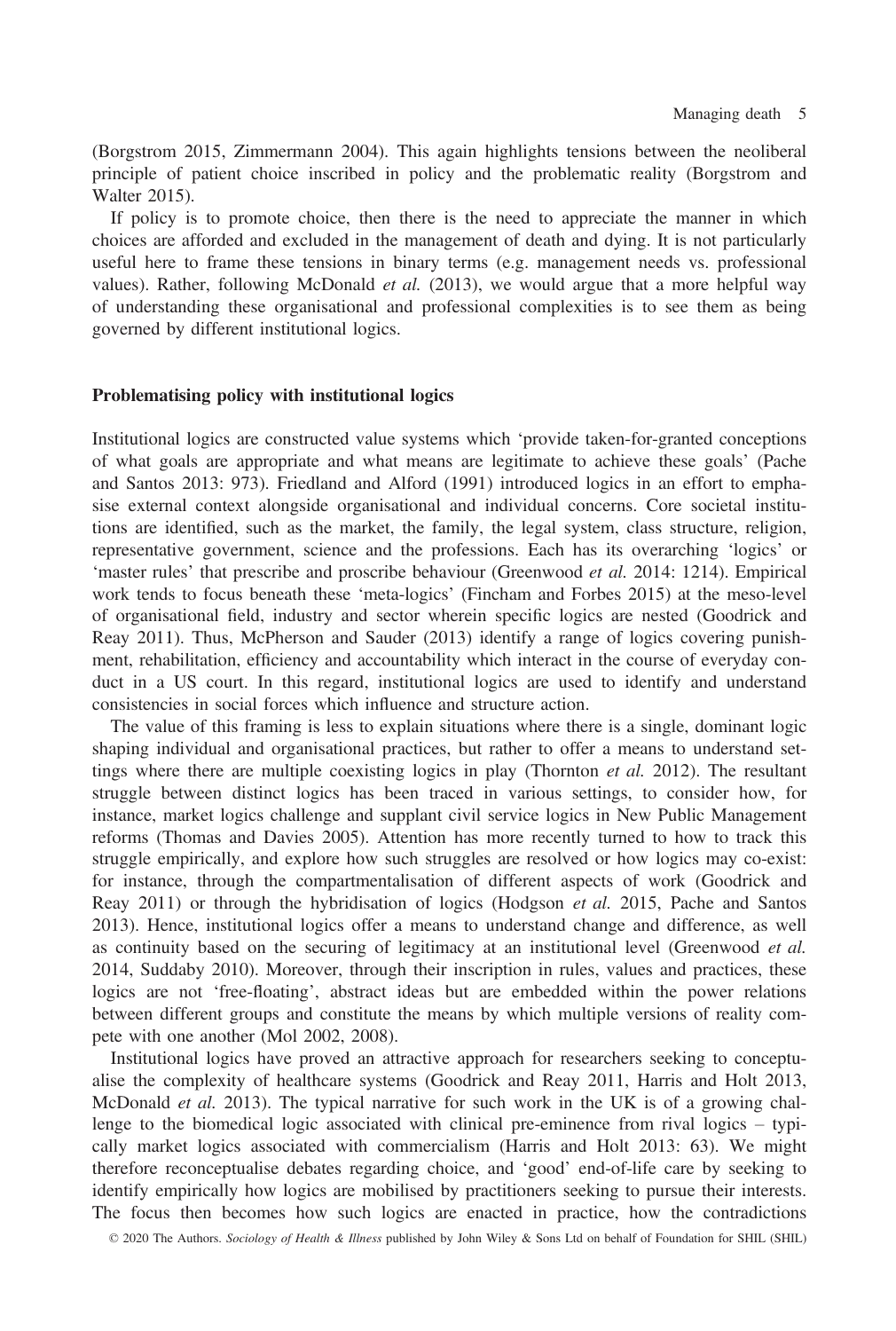between logics are worked upon by different groups, and what the outcome of this struggle is for the management of end-of-life care.

#### Methodology

The data presented here were generated at two different time-points approximately 5 years apart. The first point involved a 12-month mixed-methods study conducted in a large and demographically diverse conurbation in England between 2012 and 2014, funded by a regional healthcare trust. Informed initially by quantitative DiUPR data, the research combined individual interviews and focus groups to analyse the factors influencing the ability of services to manage place of death occurring across the region. As noted above, place of death has been articulated in policy as both a mechanism and signifier for the delivery of 'good' and 'choiceled' end-of-life care. The qualitative analysis presented here focuses on this relationship between 'good' care, place of death and choice, as framed and contested by professionals involved in the delivery of end-of-life care. The inclusion of patient and carer perspectives, although clearly important, was beyond the scope of this study.

The second study involved a return to the same context to supplement the original dataset and to take account of changes that had occurred in the interim. This was pertinent, as the first study had been conducted immediately after the passing of the Department of Health (2012), which had resulted in substantial changes regionally and nationally – for example, one of the trusts with whom the research was undertaken had doubled in size through incorporating community services. Changes were also underway specific to end-of-life care – notably, in the abandonment of the LCP.

In total, 21 individual interviews (9 from study 1 and 12 from study 2) and three focus groups  $(n = 16;$  all from the first study) were conducted across a single region (Tables 1 and 2). Interviewees were selected to cover the range of relevant organisations and professional groups. In total, 17 interviews and all three focus groups were recorded and transcribed. The remaining four individual interviewees (S1 P6–P9) were not willing to be recorded and so detailed notes were taken.

Transcripts and notes were subject to a multi-stage analytical process. In the first study, one team member conducted a detailed reading of the complete dataset, inductively coding into open categories (Strauss and Corbin 1990) using NVivo software. A coding structure was then collectively devised, through which data were organised into themes to link codes to factors relating to place of death. The identification of relevant factors brought to light broader issues concerning the sensitive and taboo nature of the subject, as well as issues to do with occupational boundaries, conflict and ownership of care. These were the issues around which the second round of interviews were structured and analysed, following on from the first dataset. Subsequently, taking the two sets of data together, we drew on the theoretical literature on institutional logics as a means of framing the analysis of boundaries and interests. We then refined the analysis, drawing out, comparing and contrasting the different logics at work in practices of end-of-life care as represented in our dataset. This generated the three logics discussed below: the financial logic, the logic of choice and the logic of professional authority.

#### Contested logics in end-of-life care

#### Financial logic

The financial logic focused on the cost of end-of-life care, often emphasising the financial burden of delivering this care in hospital settings. A more sophisticated argument within this logic © 2020 The Authors. Sociology of Health & Illness published by John Wiley & Sons Ltd on behalf of Foundation for SHIL (SHIL)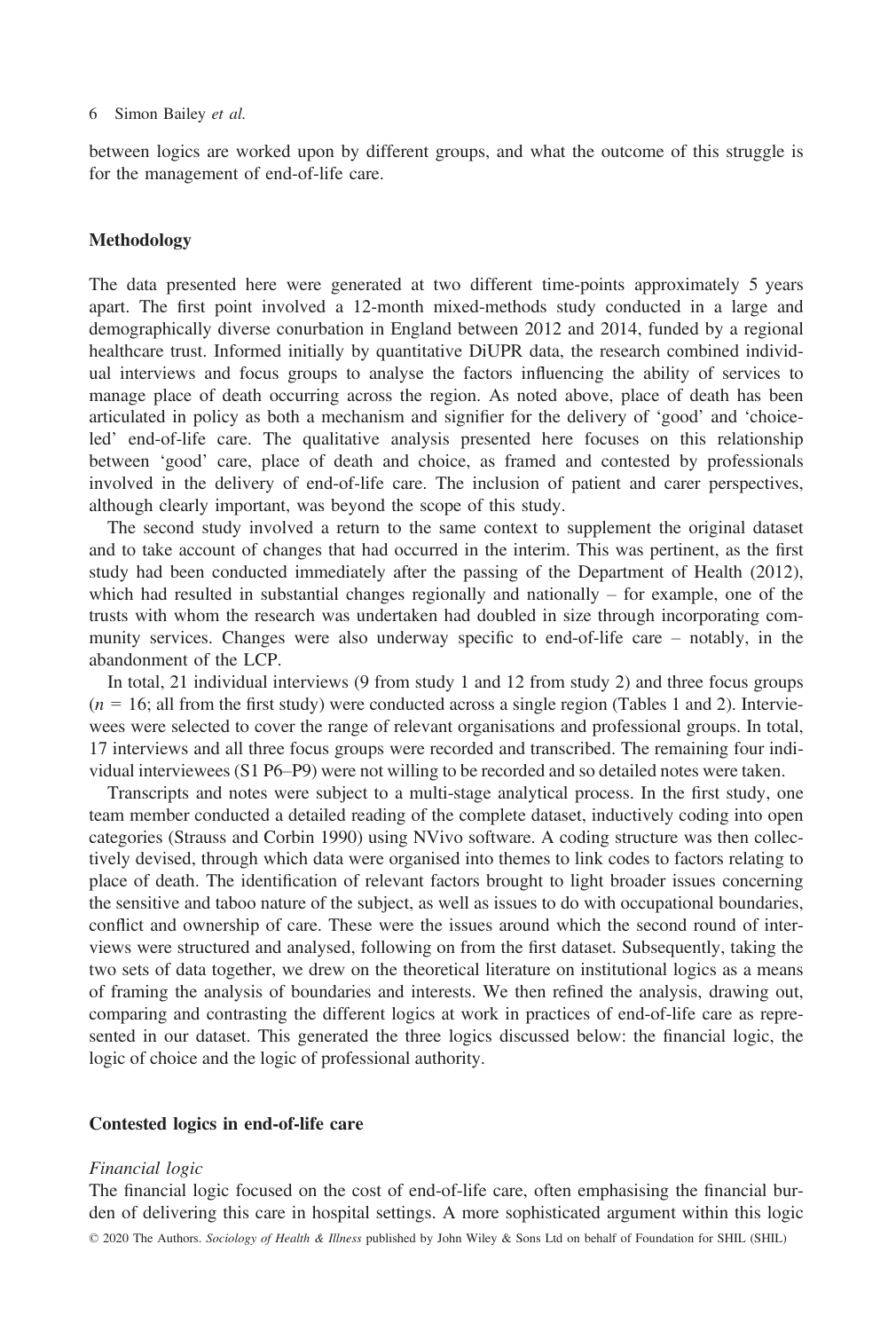| Table 1 Interview participants by or | <i>rganisation</i>                        |                                                               |                                        |
|--------------------------------------|-------------------------------------------|---------------------------------------------------------------|----------------------------------------|
| Study number                         | Participant number                        | Job title                                                     | Organisation                           |
|                                      | 运                                         | පි                                                            | <b>General Practice</b>                |
|                                      |                                           | Medical Director                                              | Acute Trust                            |
|                                      |                                           | පි                                                            | <b>General Practice</b>                |
|                                      |                                           | General Manager                                               | Care Home                              |
| <b>ឆ្គួ</b> ឆ្គួ ឆ្គ                 | 22222222                                  | Medical Director                                              | Clinical Commissioning Group (CCG)     |
|                                      |                                           | GP and Urgent Care Lead                                       | General Practice and CCG               |
|                                      |                                           | Consultant Geriatrician                                       | Acute Trust                            |
|                                      |                                           | GP and Associate Medical Director                             | General Practice and Mental Health and |
|                                      |                                           |                                                               | Community Trust                        |
| $\overline{5}$                       | $\mathbb Z$ ត្រូវ ក្នុង ក្នុង ក្នុង ក្នុង | Lead palliative care nurse                                    | Mental Health and Community Trust      |
|                                      |                                           | Service Lead                                                  | Nursing Home Service                   |
|                                      |                                           | Director of Clinical Services                                 | Hospice                                |
| 88888888888                          |                                           | Ward Manager                                                  | Acute Trust                            |
|                                      |                                           | Senior Sister                                                 | Acute Trust                            |
|                                      |                                           | Assistant Service Manager                                     | National Social Care Charity           |
|                                      |                                           | Practice Development Facilitator                              | Hospice                                |
|                                      |                                           | Assistant Director of Nursing for Palliative End-of-life Care | Care Alliance                          |
|                                      |                                           | Lead Nurse for Palliative and End-of-life Care                | Care Alliance                          |
|                                      |                                           | Mental Health Outreach and HITTS Nurse                        | Community Mental Health                |
|                                      |                                           | Head of Practice Development                                  | Hospice                                |
|                                      |                                           | Matron for Adult Supportive and Palliative Care               | Acute Trust                            |
|                                      |                                           | Consultant Physician & Clinical Lead for Acute Medicine       | Acute Trust                            |
|                                      |                                           |                                                               |                                        |

© 2020 The Authors. Sociology of Health & Illness published by John Wiley & Sons Ltd on behalf of Foundation for SHIL (SHIL)

Managing death 7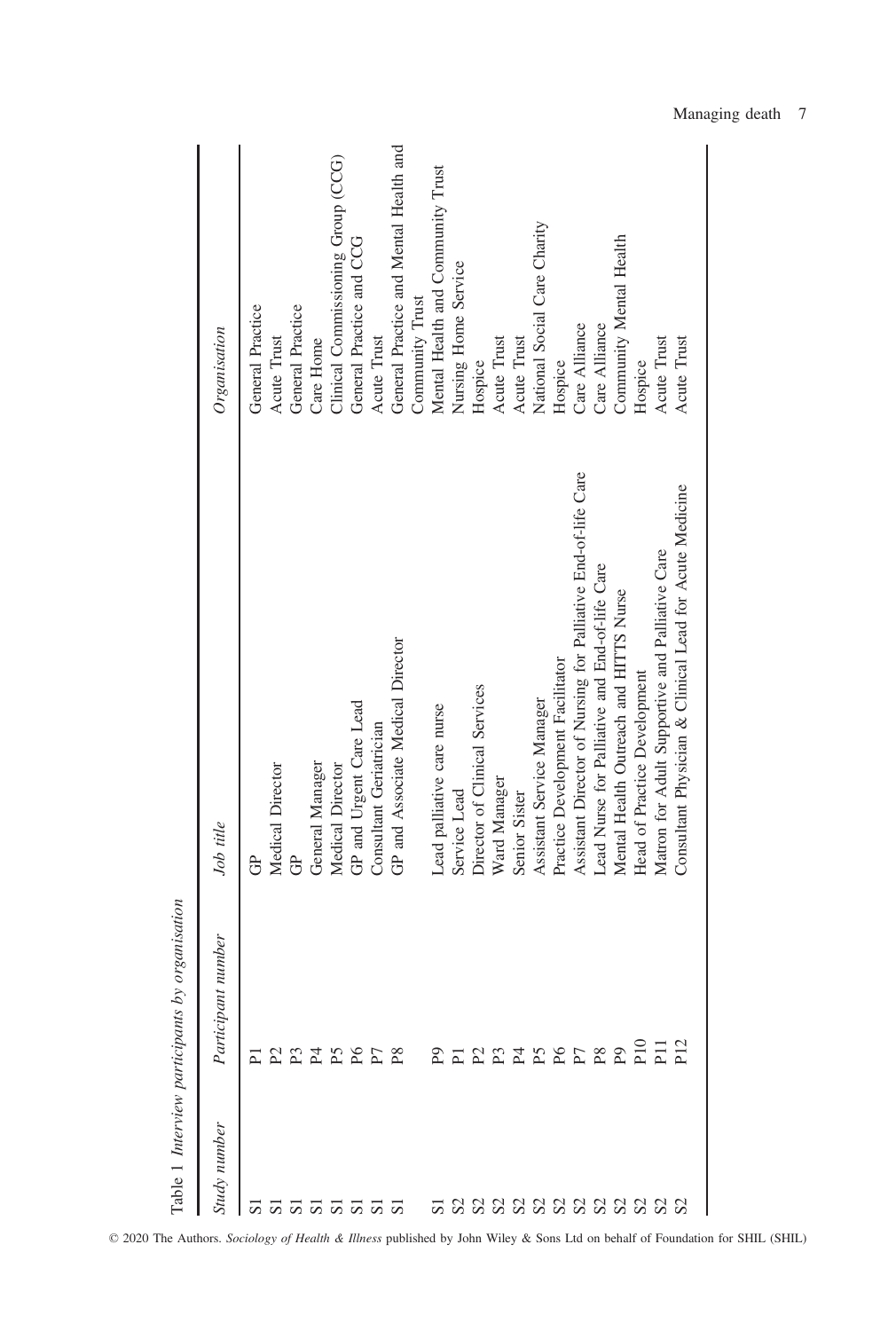| S <sub>1</sub> | FG1 | Three participants                                                                         | Mental Health and                    |
|----------------|-----|--------------------------------------------------------------------------------------------|--------------------------------------|
|                |     | (End-of-life facilitator, lead nurse,<br>specialist palliative nurse)                      | Community Trust                      |
| S <sub>1</sub> | FG2 | Eight participants<br>(six district nurses, two community<br>specialist palliative nurses) | Mental Health and<br>Community Trust |
| S <sub>1</sub> | FG3 | Five participants<br>(one End-of-life facilitator,<br>four acute palliative nurses         | Mental Health and<br>Community Trust |

Table 2 Focus group participants by organisation

went further and emphasised the excessive costs where care was not planned or 'managed' effectively. Hence, this was often used to justify more deliberate and anticipatory management of care. Statements following this logic often made a virtue of dealing with the reality of healthcare and perpetual financial pressures; or saw this as a game which must be played in order to convince key decision-makers, whose priorities were seen to be as primarily financial. A marked difference could be observed regarding comments about financial pressures between the two periods of data collection, with participants in the second phase commonly referring to a funding 'crisis':

The National Health Service is always going to be short of money and it's in crisis at the moment, and if we're looking after people who are dying, and dying isn't something that is talked about ... There are other diseases that are up there ... It's a very medical model, isn't it, that from a medical perspective people are trying to cure people. Death is still seen sometimes as a failure. (S2 P6)

The above quote also draws a relationship between the financial logic, the professional authority logic which draws on an acute or disease-based model, and a professionalised taboo of death, which are all matters we will discuss below.

The financial logic was typically not the first explanation put forward in practitioner discussions or, where it was, it was generally ascribed to organisational interests:

Hospitals are just looking at it from the point of view that this is going to impact on our activity, we're going to lose money. Particularly directors in finance and chief executives, this is what they're thinking. Very few want this [out-of-hospital initiative] to work because they see it as taking patients and money away from them, even though it will improve their performance and outcomes. (S1 P2)

By contrast, the financial logic was rarely referenced at all in the accounts of nurses, an observation encapsulated in the comment of one of the nurses in the second phase:

I'm a nurse, I don't do money, I just spend it. (S2 P9)

It was further suggested that clinicians in secondary care fail to engage with this logic:

[With hospital consultants] the finances, in fairness, I don't think comes into it at all ... it's a quality issue, trying to align a person's preferred place of care to what we actually achieve ... in secondary care the clinicians don't tend to think of the finances at all. (S1 P2)

This suggests that financial logics might not become situated in the immediate context of healthcare professional–patient interactions. However, this is not to say that finance did not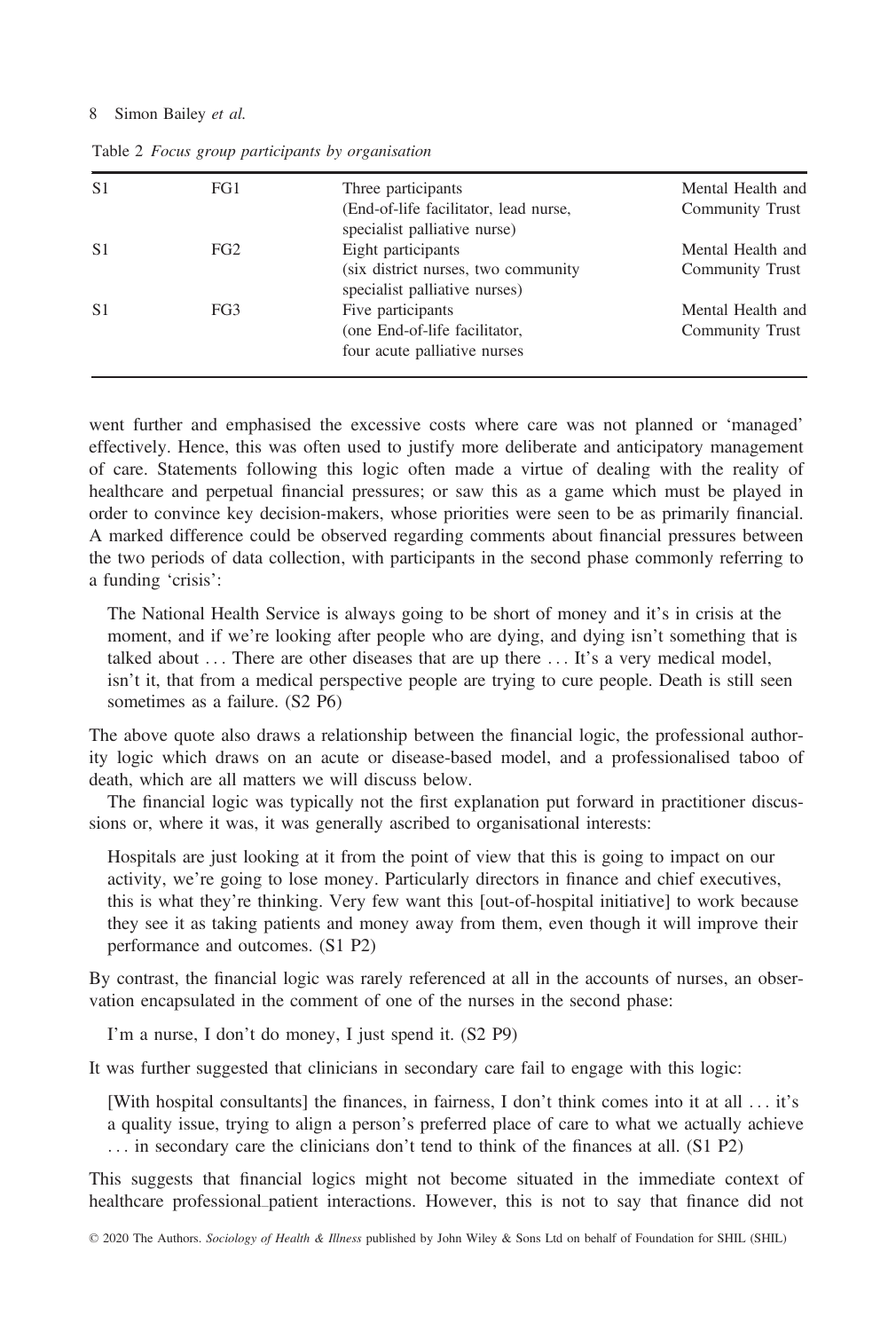exert a more general influence upon collective decisions about where and how best to treat patients nearing the end of life:

The financial pressures are the bed pressures ... and the length of stay of these patients ... I think the financial pressure doesn't necessarily lead us to give bad quality care to end-oflife patients ... but they are occupying a bed. (S2 P12)

The financial logic as a driver of decision-making was emphasised clearly when referring to the private sector – in the case of end-of-life care this was represented by care homes:

A lot of it is driven by money to be blunt ... because they're private organisations. They are driven by: we've got an empty bed, we need to fill it, and sometimes they don't think of the consequences of filling that bed ... they go and do a pre-assessment visit, but they don't get all the information that they should. They don't think, well, have I got equipment ... it almost becomes a rush. (S2 P1)

Nevertheless, even within the publicly funded system, there was recognition that the perceived lack of money available, and the manner in which money was understood to move among commissioning and contracting systems, did limit what could be achieved:

I think that finance will always be at the forefront of any healthcare setting ... we don't finance patients in an end-of-life care bed. (S2 P11)

#### Logic of patient choice

As already noted, the logic of patient choice has become a central feature of healthcare policy and the moral value of patient choice is typically juxtaposed against a previous era where clinicians' judgement was sacrosanct. Hence, patient empowerment was articulated in our findings as important in itself and often supported by emotive arguments that there was 'only one chance' to get this right in this context. However, discussions of patient choice quickly surfaced the practical challenges of identifying and accommodating the preferences of patients at the end of life, given that these may not be articulated, communicated, agreed upon and could change at short notice. The following excerpts also draw attention to the key role which families play:

It depends when you're asking them. It depends at what point in their disease trajectory you're asking them, because it will change ... it'll change as the disease progresses and their treatments become less effective and they start to deteriorate. So it's a constant process really, and I think it's working very closely with their families. (S2 P11)

The patients are drowsy, unwell and it would be ... difficult for them to tell us ... a lot of the times ... we are guided by the family as to what they wanted. (S2 P12)

There were also practical barriers to meeting patient's wishes, particularly as achieving a timely discharge from hospital required support to be in place in the community. This, as well as resource shortage, was something referenced much more in the second phase of data collection:

It may be that one area's got a community palliative team that works 7 days; another one hasn't. So depending on what that patient's needs are it may be more difficult to facilitate a discharge for them. Availability of equipment can sometimes vary ... a little bit around the expectations of the family ... the good conversations beforehand [need] to be clear about the actual support that is available in the community. (S2 P8)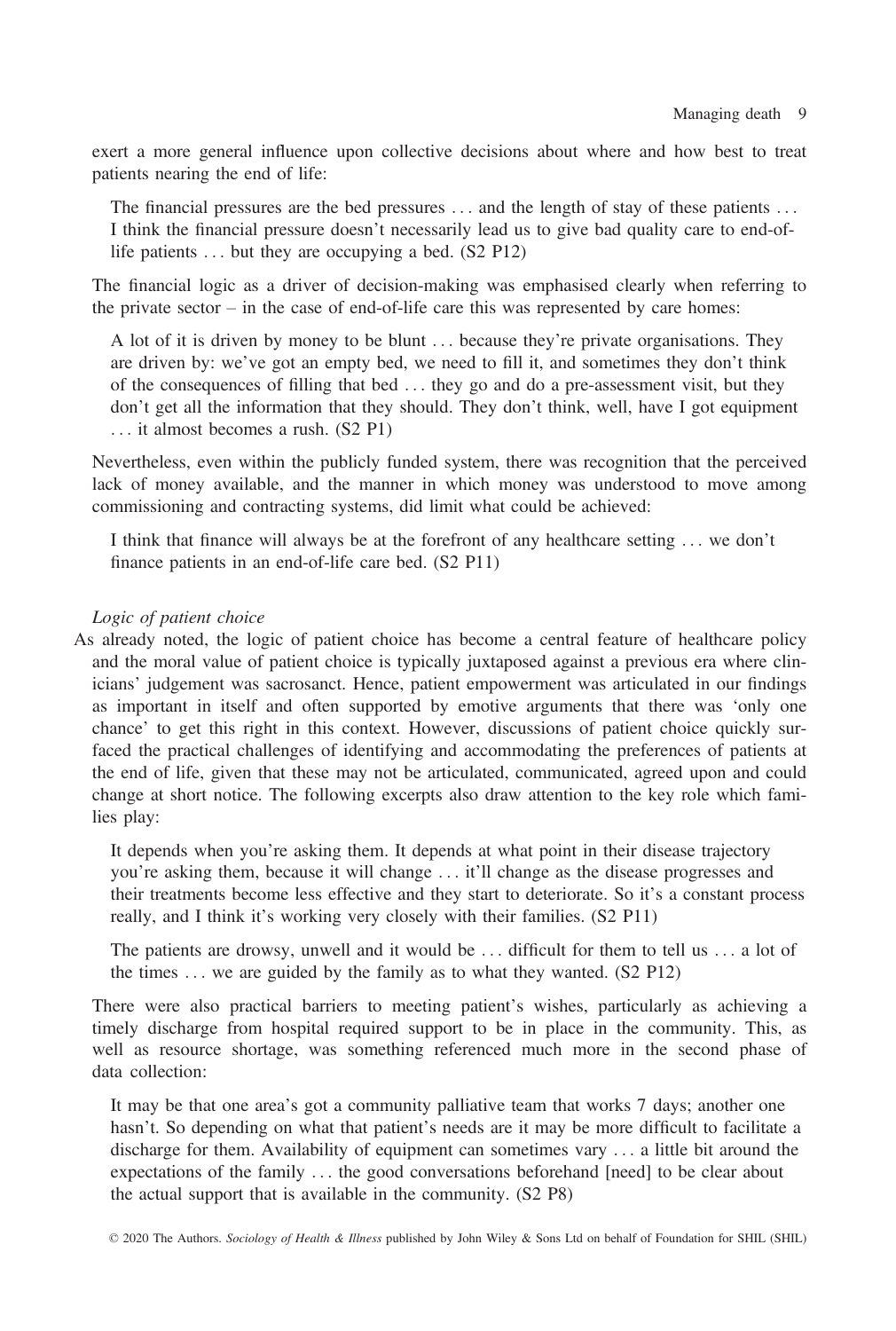In referring to 'good conversations' between providers and recipients of end-of-life care, this quote hints at the negotiated status of patient (and/or family) choices.

One of the ways in which the political drives towards choice-based end-of-life care was articulated was in the emphasis being placed upon earlier intervention and support:

- R1: patients will say now this is where I want to spend my last days of life or please, I want to go home now.
- R2: So they push for home, don't they, more earlier I think. (S1 FG2)

In practical terms, this could potentially enrol more professionals into the need to conduct what were widely acknowledged to be 'difficult' conversations, as well as requiring documentation associated with ACP, and various incentive schemes:

I think quite a lot of patients do have a preference to be at home when they die. I think we are increasingly being asked to ask patients at quite an early stage where they want to die ... the paperwork and the planning, the DNAR [Do Not Attempt Resuscitation] forms and things like that  $\dots$  we formalise that probably at an earlier stage.  $(S1 P3)$ 

The shift towards earlier planning and managing of death demands difficult conversations and difficult choices of both staff and patients. Importantly, here, the precise nature of patient choice was shaped through interactions with healthcare professionals and others whose role was not just to provide information, but also to advise. Informed choice relied upon a clear articulation of the options available and their implications. Active informing could reassure and encourage a patient to make a particular choice:

We're eliminating some of the fear they have ... When you talk to patients ... about where would you want to die, most will say home, but then they'd be scared of saying a home. But then if you can say 'look, I will be around whenever I can, I'll always answer your phone call and, guess what, I've got a great hospice at home team who can help you with the symptom control. Because we can offer them that kind of three-way thing ... It's that confidence. (S1 P5)

The implicit tension here between patient and professional could become more emphatic when perspectives diverged:

I've had one recently completely and utterly refused to have a DNAR. Completely and utterly refused any input from anybody ... It's unrealistic of the patient because it was totally appropriate what we were trying to do but if they won't entertain it you've no chance ... You're hoping that they're all going to be receptive to the conversations and they're not always. (S1 FG1)

There was plentiful evidence of patient choice being curtailed by the logic of finance, particularly in the hospital setting, where it was not only an overly interventionist approach that was seen as preventing a 'good death' but also the lack of dedicated (and financed) provision for end-of-life care. Lamenting the loss of palliative care beds within the hospital to beds for delayed discharged patients, one senior sister felt that she did not have much to offer patients by way of choice:

I feel we don't have much choice for them, if I'm being honest ... It's the infrastructure ... we don't even have an extra room for relatives for that special moment where we can put our end-of-life patient in a special room with their family so they've got dignity there ... I can't even accommodate that ... I think the problem is you've got other things take over.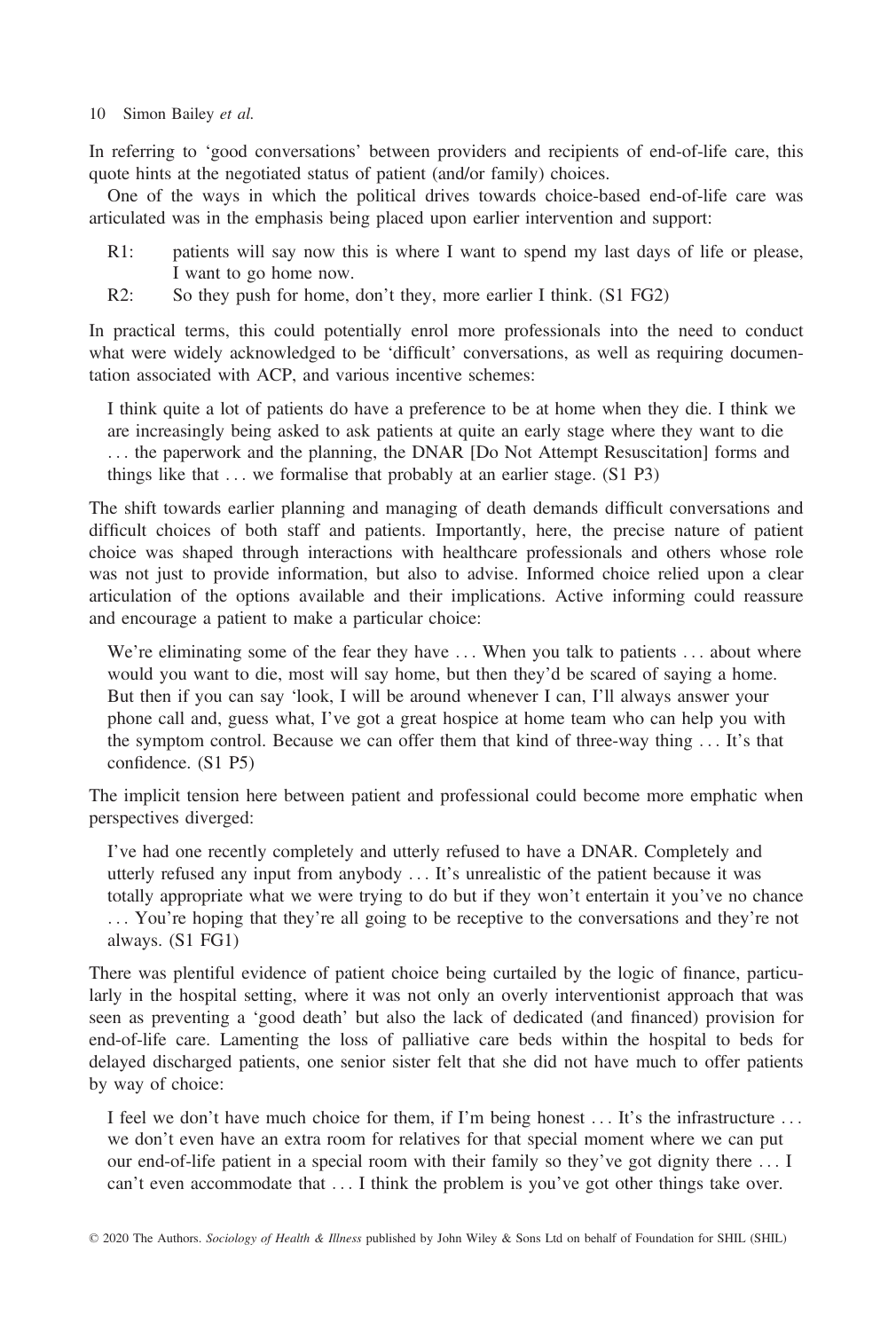So they'd rather have a ward with a dementia unit for dementia patients ... I don't think end-of-life is seen as big on the agenda. (S2 P4)

Further emphasising this, several participants pointed out how practicalities often shaped the articulation of choices about preferred place of death:

Patients' choice is always the most important thing in the world ... But there are a few things that we can do and a few things that we can't. So coming to the point that the patient wants to die at home, but you can see that the patient is going to die in the next few hours. Then of course the family will be insistent. But then communication is the key, so you have to tell them that the last thing you want is for the person to die in the ambulance ... so patients' wishes are definitely important, but they need to know the things that we can achieve and the things that we can't. (S2 P12)

Here it became clearer that patients required support but also guidance in what might suit their particular situation (in terms of diagnosis, state of health, level of carer support, etc.), and this professional role in informing, reassuring and shaping patient preferences reframes what is meant by 'patient choice'. This was sometimes articulated as achieving consensus, which could be broken down into two kinds – the first, between the different professionals involved:

It's having confidence in the team on the ward that actually we do know what we're talking about and everyone is singing from the same hymn sheet ... not one's saying this and one's saying that. (S2 P3)

The second, between professionals, patients and their families:

We work very hard to get patients on the same page that we're on ... A lot of the work our doctors and nurses do on the ward is trying to get people in the same place so that they have an understanding of what's happening to them now. (S2 P2)

As the last quote suggests, decision-making was something that emerged out of 'work' that was put into fusing patient wishes with professional perspectives about what was realistic and advisable. In this way, patient choice in practice was significantly influenced by the third and final logic of professional authority.

#### Logic of professional authority

The broad principle underpinning this logic is that informed and experienced healthcare professionals should be empowered to make the decisions which they feel are appropriate for particular patients in particular situations. This reflects a deeply embedded discourse within healthcare systems which have historically developed and been organised around clinical practice and associated professional interests. While this logic has been challenged in recent years by the emergence of both managerial and patient interests, research has demonstrated the influence it continues to assert within healthcare organisations (Currie and Suhomlinova 2006, Noordegraaf 2011).

In practice, however, this logic was fragmented owing to the multiplicity of professional groups, which operated across different domains and levels of care practice. One of the most explicitly cited examples of this was in the need for hospital and community services to work together, despite the lack of knowledge about the latter in the former:

There's huge chunks of that very large hospital that still don't know about us as community [services], even though we are employed by them. (S2 P1)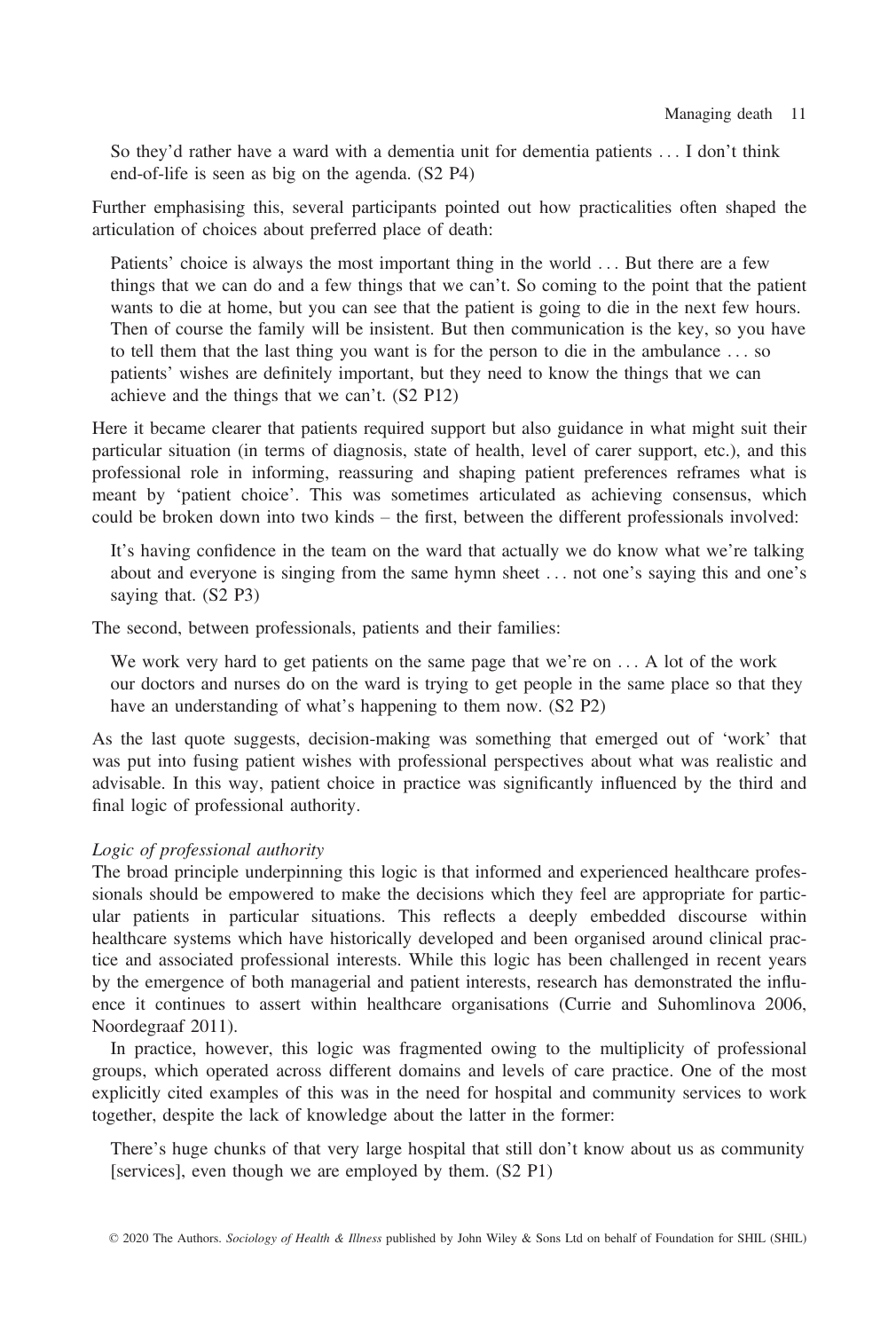Coordination is missing when it comes to end-of-life ... We've got an end-of-life care facilitator ... she regularly reviews the individualised care plans, and we have link nurse meetings. But although we have made progress ... there needs to be more progress with our medics. (S2 P4)

In light of the widespread belief that failures in care were a consequence of poor coordination, it was broadly agreed that more coordination was needed – the question then became 'who would be best to lead this coordinated system?' This produced a range of responses, with groups either articulating why they were particularly well placed to be the key source of professional decision-making here or pointing to their difficulties in acting when faced with another group who asserted their professional authority.

I think it's got to be the acute complex discharge teams, working collaboratively with the community general district nursing teams, Macmillan teams, AHP teams, dietetic teams. It's about bridging those gaps and having that collaboration between whatever the patients' needs are on discharge there's specialty there to actually do it. But there's that one point of contact that everything goes through. (S2 P11)

If someone is in the community, I suppose you'd start with your GP ... maybe the district nurses, maybe a specialist nurse depending on the person's condition ... an Admiral nurse maybe or a heart failure nurse, depending on what their illness is ... once they're in the hospice we have a multidisciplinary team. (S2 P6)

I think that it is best coming from the consultant looking after the patient ... I think it would be more receptive to the family ... this is the consultant responsible looking after my loved one and they have made the decision, so I should abide by it. If it starts off from a junior member of the medical as well as the nursing team, it can very well go the wrong way ... and then instead of them appreciating that of course they're approaching end of life, they might take it the wrong way, that you are withholding care unnecessarily. (S2 P12)

Interestingly, for some respondents, the problem of professional authority, and its institutionalisation within acute care, might potentially be resolved by the creation of new specialist roles:

I don't think medical teams are confident to make that decision ... When they hit ED it becomes medical then and they want to treat, treat, treat. It's unfortunate we don't have a specialist person to say well, actually, put a stop to that. (S2 P4)

As already noted, the problem with the hospital as a setting for end-of-life care was widely cited. In part this reflected concerns with any supposition that the end of life was a medical condition that required 'treatment'. This was seen as both a practical problem of how things routinely 'get done' once someone is in hospital; and a differently embedded problem related to the broader (medicalised) social taboo of death. The following two quotes illuminate each side of this problem:

People who are at end of life, when they come in hospital, you're taking bloods, you're doing the regular tests, there are going to be abnormalities. The more that you do, the more it is that you find. You've got to treat them then, you see ... We do test after test after tests. It increases length of stay, and within a few days, oh, the end of life. But that could have all been avoided if that decision was made earlier or they followed the decision that was already there in the community. (S2 P4)

We're not right at all, we're so wrong ... even at a fundamental level, that we don't address it. It's not an issue, never mind coordination and commissioning and all that. On a basic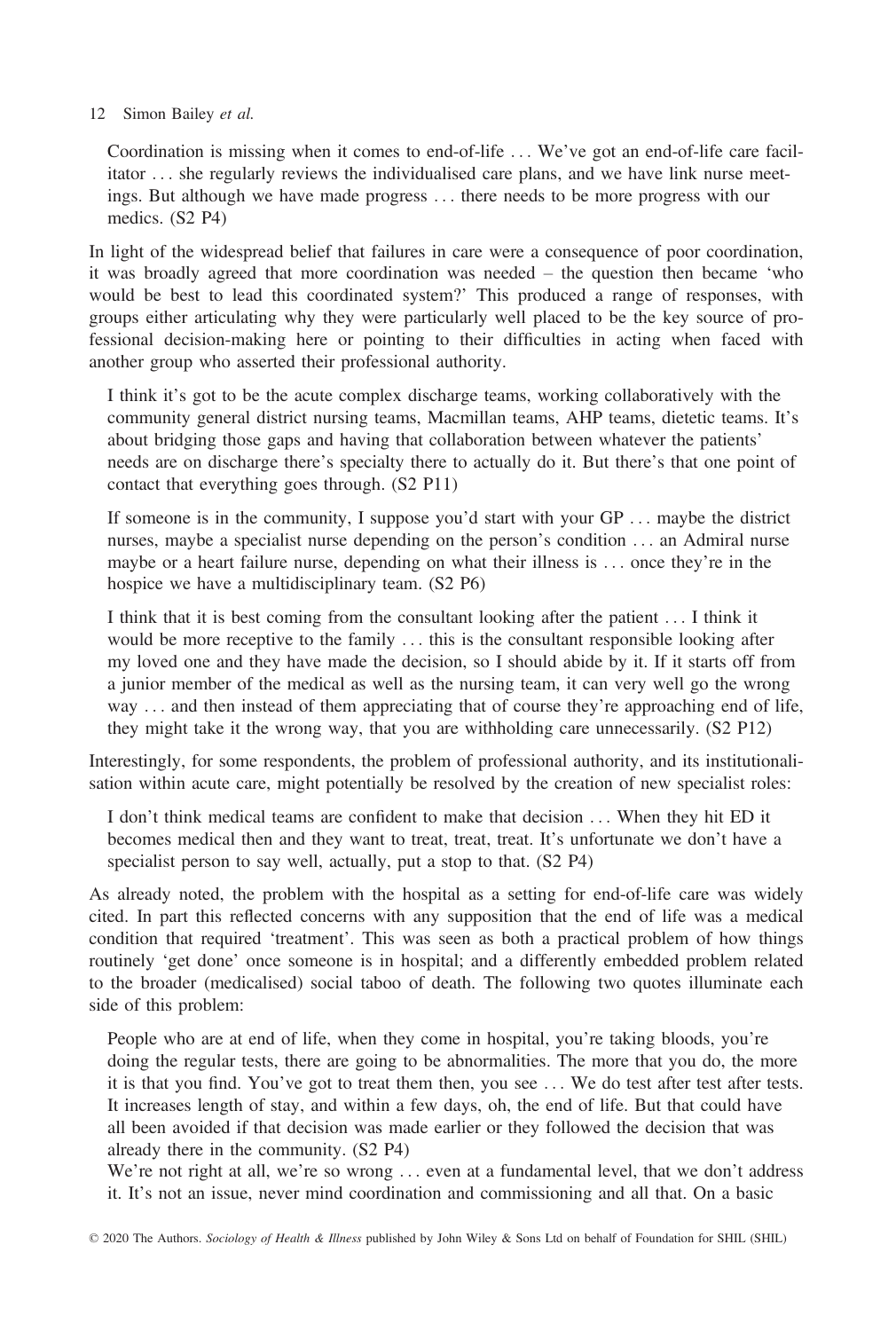everyday issue, nurses and clinicians, we don't do it, we just don't do death, we don't do death and dying. (S2 P9)

At the same time, it was recognised by some participants that the manner in which hospitals are measured and held to account could reinforce the professional taboo – for example, by taking hospital mortality rates as a measure of quality (or failure):

It's that taboo thing ... it's the old-fashioned thoughts, we can't let this patient die because it will look like we've failed them and the system ... we can't let that patient die. I'm not going to let that patient die, and then you lose all that dying with dignity, respect, that all goes out of the window. (S2 P11)

Defaulting to intervention is broadly out-of-step with the 'good death' as articulated in policy, which suggests hospitals must be seen as the least-preferred locus of care. More in keeping is the argument that general practitioners should perceive care of *their* patients at the end to life be their duty. At the same time, the dominance of the doctor, whether in primary or acute care, was challenged by other voices, drawing on a different professional logic based around claims of proximity and personal relationships;

Why should it be a doctor that comes along who doesn't know that patient and who's never met them? What about the nursing assistant, the housekeeper, the cleaner that cleans under the bed, the student nurse that spends her 15-week management placement and she's been allocated a patient; she's your best person. She's got this excellent therapeutic relationship. (S1 FG2)

Our doctors, of course, will think they know what's best for the patient in terms of treatments and symptom management. But they will be the first to admit that they don't know what's going on in the patient's head. They don't know how it feels to be that patient so they're always very respecting of patient decisions, but they are very clear that they want to give the patient enough information for them to make an informed decision about the treatment and care choices. (S2 P2)

Across various groups, then, we see the assertion of the professional discourse – informed by knowledge, expertise and with the patient interests apparently 'at heart'. The resolution of this professional contest relied not only upon argumentation between abstract logics but related more directly to the kinds of boundaries that persist in healthcare and social care settings, and the embedded power relations which structure interactions across these boundaries.

The accounts reflected and reproduced a clear and largely uncontested hierarchy between professional groups; from hospital consultants, to GPs, to district nurses, to social care and finally to care homes. This presumed chain of authority, with hospital consultants at the apex, was routinely referred to:

We've got to get out there so that GPs know us and know we're there, because, for whatever reason, we are still consultants who are special, and we're put on this kind of pedestal which we shouldn't be on by patients, but also by GPs to a certain extent. (S1 P2)

At the other extreme, the perceptions of powerlessness through the system, and the implicit disregard for other knowledge and expertise, could be emphatically expressed:

The [nurse] EOL Facilitator is extremely useful, because what do we know? We're only a care home. She's seen as the expert in this field, she's respected in her view. Whereas, maybe, we're not. (S1 P4)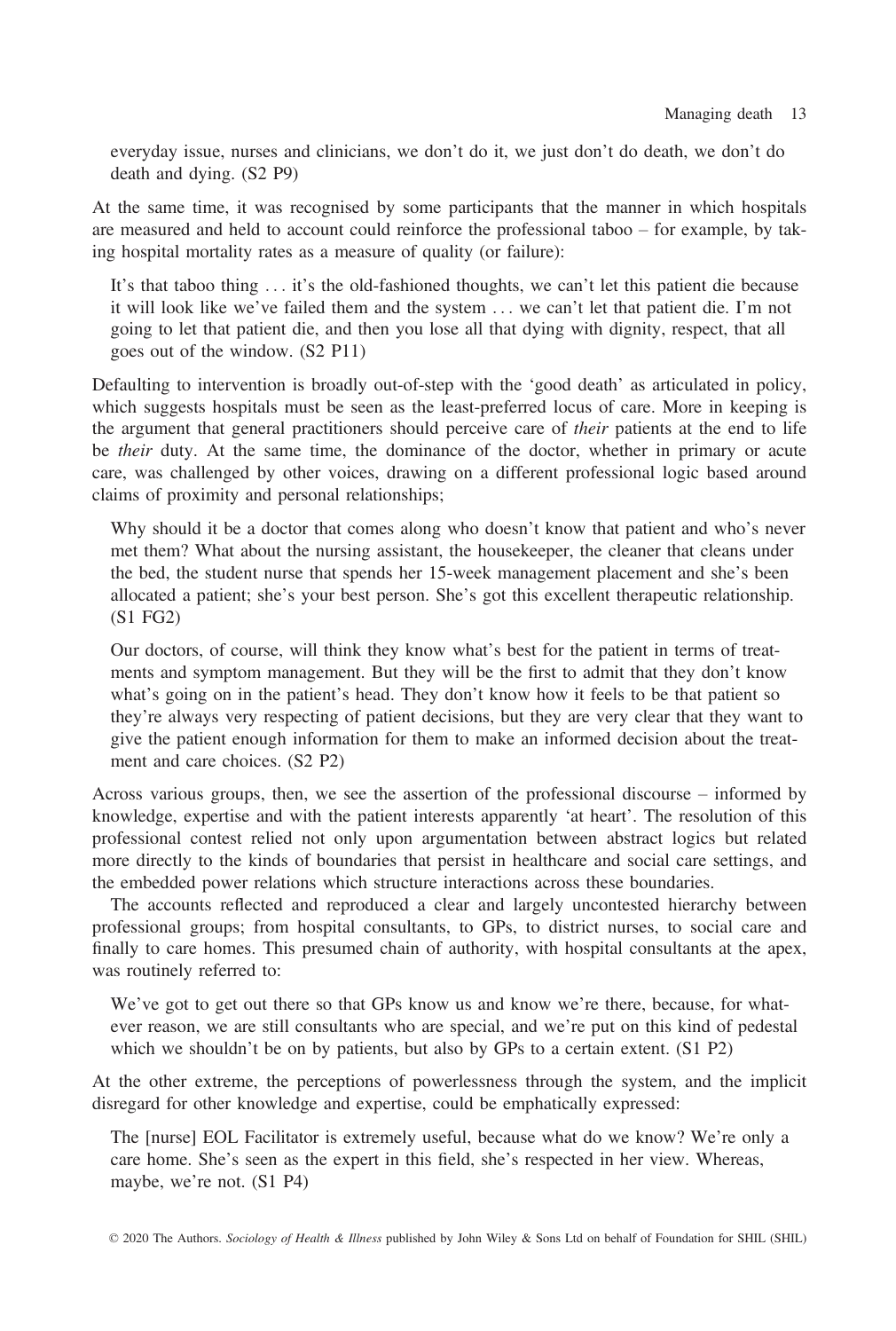Crucially, these hierarchies represented the terrain across which the playing out of different logics occurred. The struggle between logics as embodied by different professional groups was conveyed most clearly in the accounts of the nurses. Take, for instance, a reported discussion over the abolition of the LCP between a palliative care nurse and a GP:

I've had a GP saying to me 'are they getting rid of that DNAR as well?' I said no. He says 'well, I don't believe in it'. He said 'I go into a nursing home and they ask me for it. Use your common sense, the person's dying, you don't need one of them'. I said but 'yes, they do'. But he just wouldn't listen to me. He says 'well, I'm not doing them'. And I said 'well, I think you're doing an injustice then' to that ... but they don't care. (S1 FG2)

On the one hand, this exchange serves to articulate differing professional logics regarding management and decision-making in end-of-life care. The reference to 'using common sense' reflects the professional discretion demanded by and accorded to elite professions – requiring a personal acceptance of authority which is significantly more challenging and risky to a nurse than a GP. On the other hand, the nurse's response drew on the legitimacy accrued by being close to the patient and having a better grasp of the patient's interest (and a moral concern about 'injustice' to the patient). The sense of moral outrage, given additional intensity by perceptions of professional disrespect, was tangible here – the nurses in question appropriating the question of the patient's right to choose as their particular and exclusive concern.

At the same time, these logics were not implacable positions, and in practice examples were found of individuals, particularly nurses, who managed to influence more powerful professionals, in particular GPs, so as to ensure their logic informed decisions and action:

That's about six GPs, and they're quite – not aggressive – 'vocal'. It's took about 12 months to get where they're actually listening to what we've got to say really. We attend the meetings ... they said this patient was deteriorating but ... there was no plan of action. So I said perhaps if you prioritised your patients it might be a bit easier for you. 'Oh yeah, that's a good idea'. You can't go in all guns blazing. But they are listening now. (S1 FG3)

Another case, this time in the community, was the offer of assistance by a hospice at home service which was received as criticism by those already caring for a patient:

We received a lot of resistance from the district nursing team at that time ... I think they felt a little bit criticised ... We fought through that and I have to give my nurses and the healthcare assistants who went out undertaking these hospice-at-home visits a lot of credit for just battling through ... It probably took us between 18 months and 2 years before we were fully accepted and integrated into the community. Now we have district nurses making referrals for our community service. (S2 P2)

In these cases, prolonged, relational work across teams was necessary to help reconcile conflicting positions.

#### **Discussion**

Our paper presents an exploration of the manner in which different practitioners attempt to interpret and respond to the need for patient choice, in the context of the contested and conflicting professional and organisational logics shaping the delivery of end-of-life care. We have presented our empirical material according to three broad logics; financial, patient choice and professional. In light of the literature on end-of-life care, and other research into logics in health care, it is perhaps unsurprising that we find examples of a market logic (articulated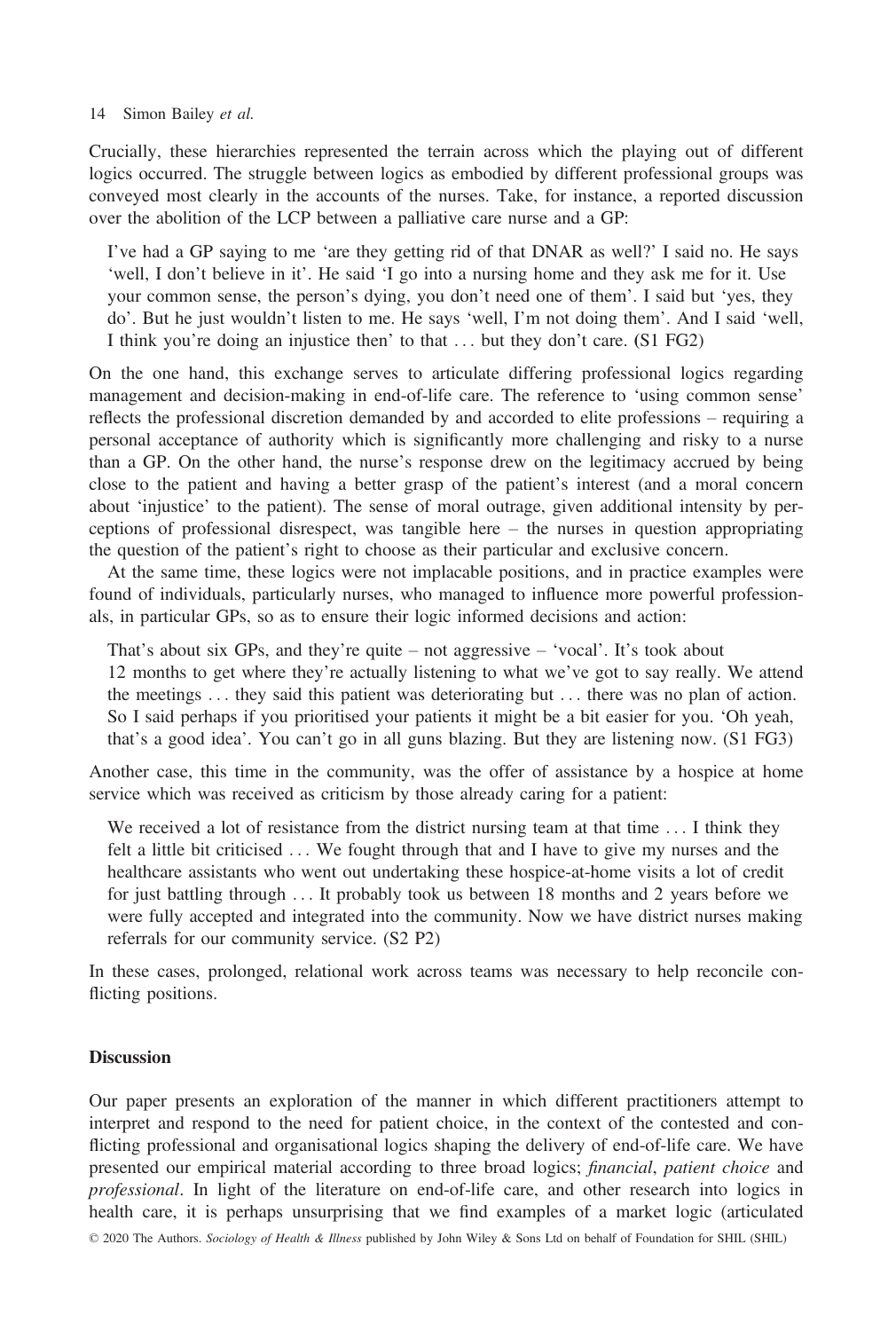through 'patient choice'), a financial logic (framed in terms of 'efficiency' and 'cost-savings') and also professional/clinical logics (of which the traditional biomedical logic associated with hospital doctors is just one example and the focus of substantial struggle). In addition, these bear broad resemblance to some more widely accepted frameworks common in research on health care – between market, bureaucracy and profession (Friedson 2001). Our data demonstrate the close inter-relation of these logics. Hence, financial related to professional, including GPs as small business owners and commissioners, but also in the entanglement of financial and professional logics in acute medicine – both seen as unfavourably related to 'good' endof-life care. Patient choice was deployed by particular professional groups especially those perceiving themselves to be closest to the patient, often nurses or care home staff. However, this choice was not only supported but also informed and even directed by those closest to the patient, affording the nurse greater influence on end-of-life care where this dominates. Finally, the professional logic is most contested, and most associated with issues of 'ownership' and hierarchy – particularly when these two factors were at odds (e.g. district nurses vs. GPs). This demonstrates greater complexity at play in the hierarchical relationships of healthcare practitioners than is conventionally understood as the 'doctor-nurse game' where physicians are considered the 'dominant profession' (Forbes et al. 2018, Pritchard 2017: 34). We show how these traditional perceptions are openly problematised, resisted and in some cases circumvented by nurses and other 'non-dominant professions', with material effects upon decisionmaking and patient choice (Pritchard 2017).

Each of the three logics was deployed by different professional groups across organisational settings in different ways, to pursue different agendas, and each implied a different emphasis in terms of what 'good' care should seek to achieve. In turn, each constellation of logics shaped patient choice as to what end-of-life care they receive. Often, the logics of finance and professional authority could override the patient choice logic, in sculpting and limiting the choices available to the patient. This is therefore not only a question of abstract ideas in contestation but also about professional jurisdiction and dominance and, therefore, about the impact of power relations in this field.

Goodrick and Reay suggest three ways in which the existence of multiple institutional logics might play out; '(i) Among existing logics, one is dominant and guides behaviour; (ii) Multiple logics battle with each other for dominance, and (iii) Multiple logics differentially affect different actors, geographical communities, or organisations'. (Goodrick and Reay 2011). In this study, what is witnessed is the interplay or battle between all of these. More importantly, and particularly in the case of the professional logic, this is structured by hierarchical relations in the field of end-of-life care between professional (rather than organisational) groups, yet there is also evidence from our findings, that the professional logic might be 'hybridised' (Hodgson et al. 2015) according to the organisational commitments held by individuals in different parts of the system. For example, across different logics there was a perceived correspondence between an interventionist/medical stance in hospitals which simultaneously reproduced both a financial imperative and a social taboo of death. In different parts of the system, it appeared possible to enact alternative forms of professionalism, for example, district nurses could claim 'ownership' of patients on the basis of their close and continuing contact with patients, thus articulating a 'person-centred' professionalism with which to attempt to meet choice. At the same time, district nurses relied substantially upon bureaucratic processes, such as ACP and DNARs as negotiating devices with more powerful professionals, thus articulating choice as 'getting things done' according to what they felt was in the best interests of patients. Different forms of professionalism therefore could afford different understandings and realisations of choice, with nurses drawing strategically on multiple logics to perform an embattled professional script of ownership.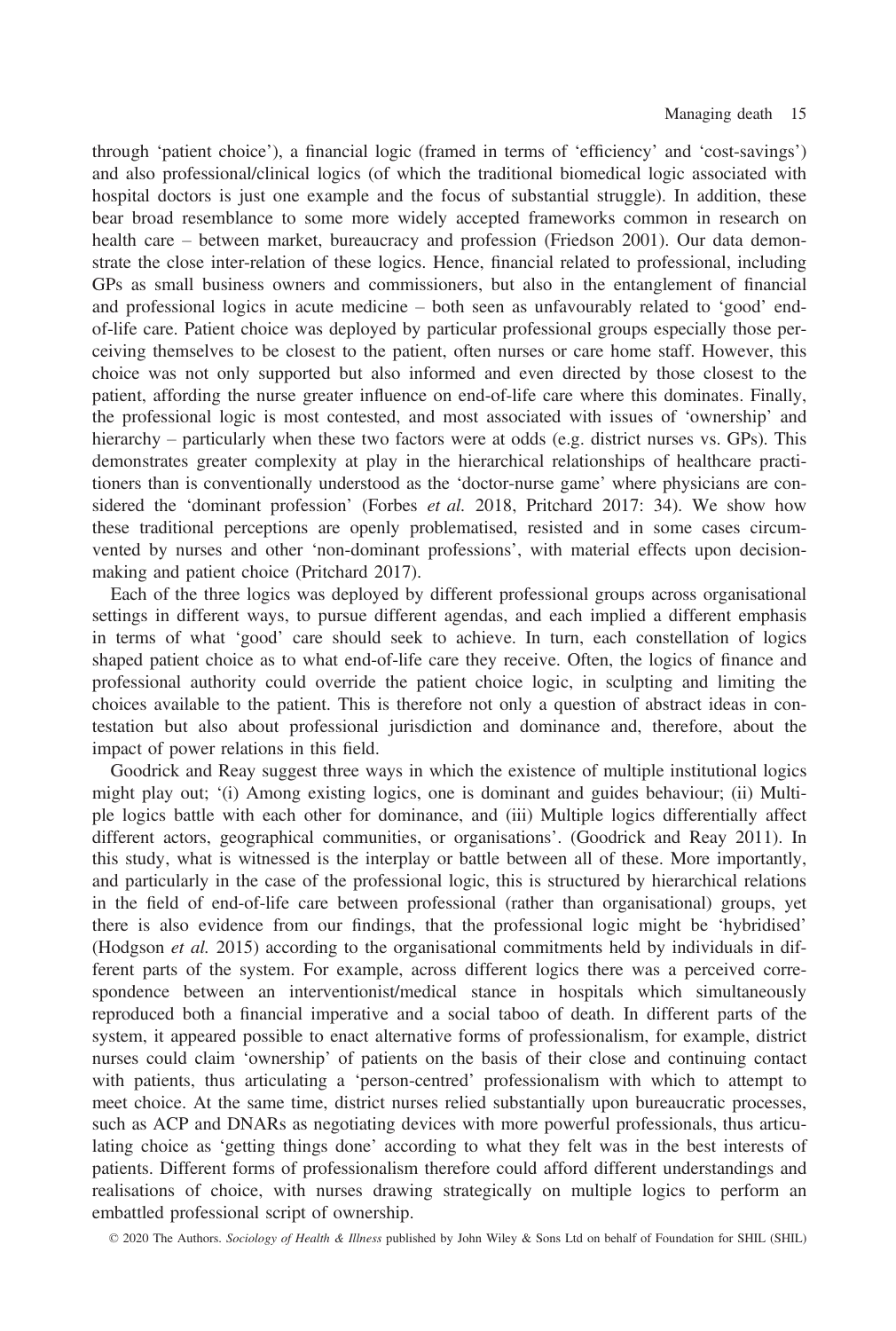#### Conclusion

Our paper has illuminated complex and ambiguous ethical questions relevant to the attempt to deliver choice-led end-of-life care. How these questions are interpreted and acted upon by individual practitioners is shaped by organisational and professional logics, and three in particular: financial, patient choice and professional authority, which reflect meta-logics of finance, market and profession. These logics are interconnected in practice and the interplay of these logics is complex, variegated and unpredictable in the extent to which they might limit or afford particular actions by particular individuals. The dominant philosophy in end-of-life care, embedded in policy and practice, seeks to privilege patient choice and encourage what is seen as more cost effective, out-of-hospital activity. However, analysing the logics at play in this field shows how patient choice is structured by the actions of different health and care professionals, and that hierarchies of authority within health and care influence these actions. This is not a predictable situation of medical authority superseding nonmedical, or doctor versus nurse, however – these dynamics are present, but influence is also mobilised by being familiar with patients and their families, by the physical location of the patient within different organisations (care home, hospital, etc.) and by the alignment of professional values with current conceptions of a 'good death', that is, at home or out of hospital, avoiding unnecessary intervention, lower cost and (at the same time) in line with the wishes of the patient him/herself.

The values that practitioners bring and are able to enact within end-of-life care therefore might have a significant impact on outcomes. As Candrian (2014: 65) observes, 'the discourses surrounding end-of-life care are filled with conflict and ambiguity. When there is conflict and ambiguity, there is struggle over what to value'. Developing this further, our paper demonstrates a recursive relationship between logics and values, wherein values are nested within particular logics, which in turn shape the enaction of particular values.

We would like to signal three contributions made by this paper: First, within the field of end-of-life care we have shown how different interests seek to harness 'patient choice', and that consequently what stands for patient choice requires scrutiny. Second, we show how professional hierarchy is supported and contested in particular settings and how a new discourse (here, the contemporary ideal of the 'good death') offers ways in which power hierarchies can be challenged. Lastly, we have demonstrated the value of engaging with institutional logics in order to unpick complex situations where moral and professional questions are in play. Through describing and clarifying these logics, we have attempted to show how and where they are articulated, how they become embroiled in larger games, such as battles for professional dominance and financial survival, and what the consequences of this are for the situated and emergent manner in which 'good' end-of-life care is performed.

Address for correspondence: Simon Bailey, School of Social Policy, Sociology and Social Research, George Allen Wing, University of Kent, Canterbury CT2 7NZ, UK. E-mail: [s.j.c.bailey@kent.ac.uk](mailto:)

#### Author contributions

Simon Bailey: Conceptualization (equal); formal analysis (equal); funding acquisition (equal); investigation (equal); methodology (equal); writing-original draft (lead); writing-review & editing (equal). Damian Hodgson: Conceptualization (equal); formal analysis (equal); funding acquisition (equal); investigation (equal); methodology (equal); writing-original draft (lead);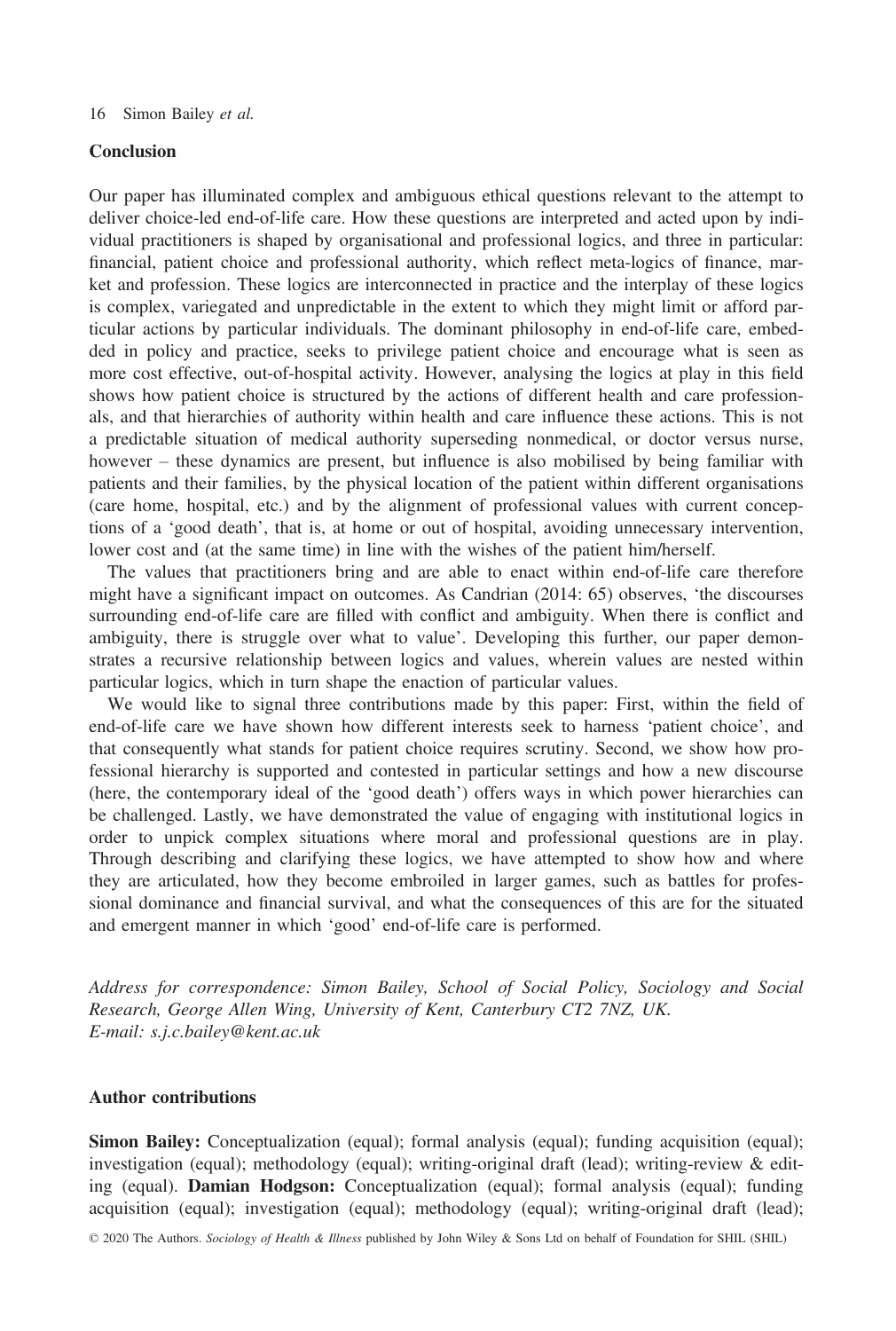writing-review & editing (equal). Sarah-Jane Lennie: Formal analysis (equal); investigation (equal); writing-review & editing (equal). Mike Bresnen: Conceptualization (equal); formal analysis (equal); funding acquisition (equal); investigation (equal); methodology (equal); writing-original draft (supporting); writing-review & editing (equal). Paula Hyde: Conceptualization (equal); formal analysis (equal); funding acquisition (equal); investigation (equal); methodology (equal); writing-original draft (supporting); writing-review & editing (equal).

#### Data availability statement

Data from this article is qualitative and therefore cannot be made publicly available.

#### References

- Asch, D.A., Shea, J.A., Jedrziewski, M.K. and Bosk, C.L. (1997) The limits of suffering: critical care nurses' views of hospital care at the end of life, Social Science and Medicine, 45, 11, 1661–68.
- Balducci, L. (2012) Death and dying: what the patient wants, Annals of Oncology, 23, Suppl 3, 56–61.
- Barnes, M. and Prior, D. (1995) Spoilt for choice? How consumerism can disempower public service users, Public Money & Management, 15, 3, 53–8.
- Belanger, E., Rodriguez, C. and Groleau, D. (2011) Shared decision-making in palliative care: a systematic mixed studies review using narrative synthesis, Palliative Medicine, 25, 3, 242–61.
- Bishop, J. (2011) The Anticipatory Corpse: Medicine, Power, and the Care of the Dying. Notre Dame: University of Notre Dame Press.
- Borgstrom, E. (2015) Planning for an (un)certain future: choice within English end-of-life care, Current Sociology, 63, 5, 700–13.
- Borgstrom, E. and Walter, T. (2015) Choice and compassion at the end of life: a critical analysis of recent English policy discourse, Social Science and Medicine, 136–137, 99–105.
- Broadbent, R. (2013) The death of the Liverpool Care Pathway. Geriatric Medicine. Available at [http://](http://tinyurl.com/kahf38t) [tinyurl.com/kahf38t](http://tinyurl.com/kahf38t) (Last accessed 7 February 2020).
- Bryant, L.D., Bown, N., Bekker, H.L. and House, A. (2007) The lure of 'patient choice', British Journal of General Practice, 57, 543, 822–6.
- Candrian, C. (2014) Taming death and the consequences of discourse, Human Relations, 67, 1, 53–69.
- Costello, J. (2006) Dying well: nurses' experiences of 'good and bad' deaths in hospital, Journal of Advanced Nursing, 54, 5, 594–601.
- Curie, M. (2012) Understanding the Cost of End of Life Care in Different Settings. London: Marie Curie Cancer Care.
- Currie, G. and Suhomlinova, O. (2006) The impact of institutional forces upon knowledge sharing in the UK NHS: the triumph of professional power and the inconsistency of policy, Public Administration, 84, 1, 1–30.
- Currie, G., Finn, R. and Martin, G. (2009) Professional competition and modernizing the clinical workforce in the NHS, Work, Employment and Society, 23, 2, 267–84.
- Davies, N., Maio, L., Vedavanam, K., Manthorpe, J., et al. (2014) Barriers to the provision of high-quality palliative care for people with dementia in England: a qualitative study of professionals' experiences, Health & Social Care in the Community, 22, 4, 386–94.
- Davis, C. (2015) Drugs, cancer and end-of-life care: a case study of pharmaceuticalization?, Social Science and Medicine, 131, 207–14.
- Department of Health (2012) Health and Social Care Act. London: Stationary Office.
- Department of Health (2008) End of Life Care Strategy. London: Stationary Office.
- Department of Health (2015a) 2010 to 2015 Government Policy: End of Life Care. London: Stationary Office.
- Department of Health (2015b) Choice in End of Life Care. London: Stationary Office.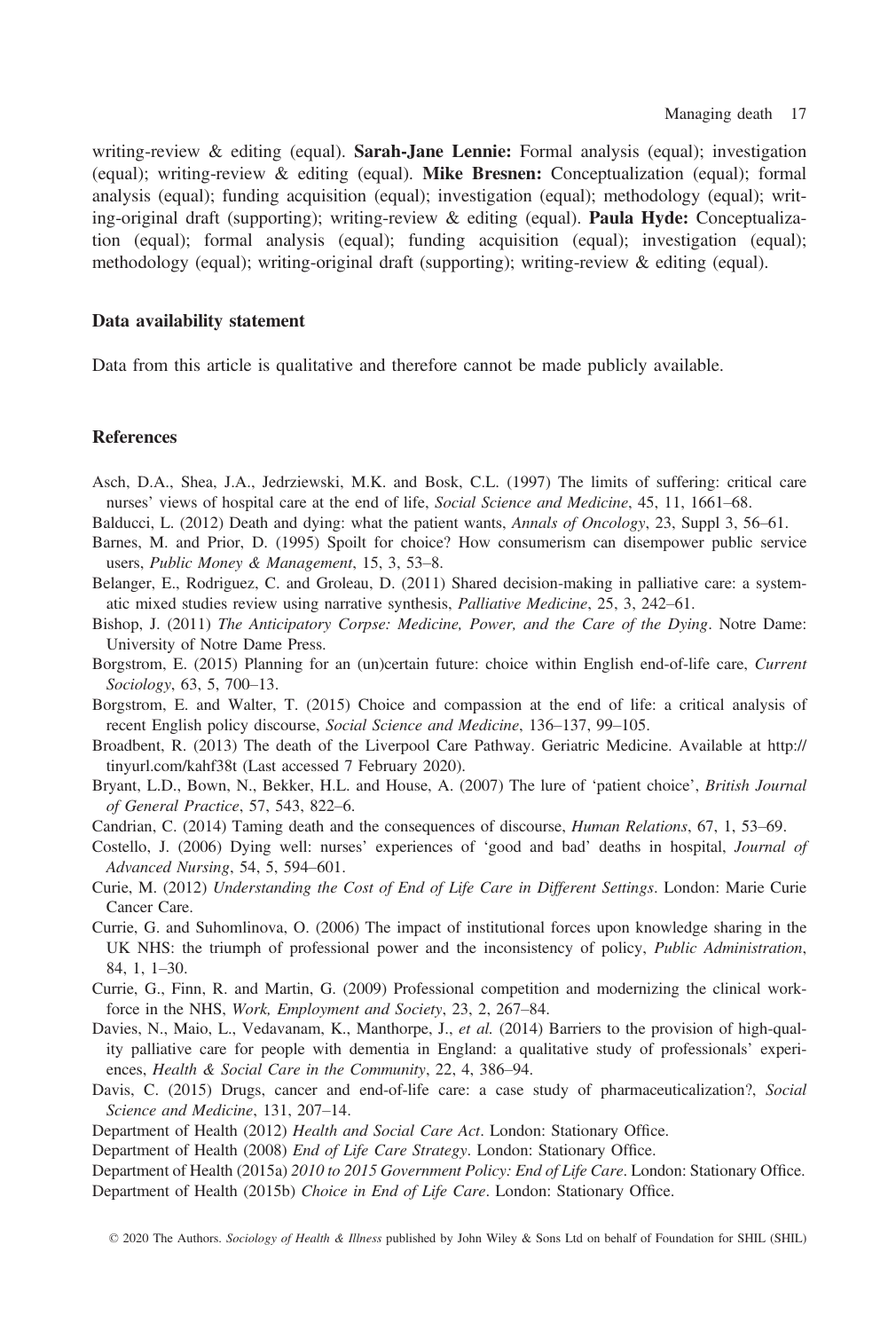- 18 Simon Bailey et al.
- Di Leo, S., Romoli, V., Higginson, I.J., Bulli, F., et al. (2015) 'Less ticking the boxes, more providing support': a qualitative study on health professionals' concerns towards the Liverpool Care of the Dying Pathway, Palliative Medicine, 29, 6, 529–37.
- Fincham, R. and Forbes, T. (2015) Three's a crowd: the role of inter-logic relationships in highly complex institutional fields, British Journal of Management, 26, 4, 657–70.
- Forbes, V., Harvey, C. and Meyer, A. (2018) Nurse practitioners in aged care settings: a study of general practitioners' and registered nurses' views, Contemp Nurse, 54, 2, 220–31.
- Friedland, R. and Alford, R. (1991) Bringing society back in: symbols, practices, and institutional contradictions. In Powell, W.W. and DiMaggio, P. (eds) The New Institutionalism in Organizational Analysis. Chicago: University of Chicago Press.
- Friedson, E. (2001) Professionalism: The Third Logic. Chicago: University of Chicago Press.
- Gawande, A. (2014) Being Mortal: Medicine and What Matters in the End. London: Macmillan.
- George, R., Martin, J. and Robinson, V. (2014) The Liverpool Care Pathway for the Dying (LCP): lost in translation and a tale of elephants, men, myopia – and a horse, Palliative Medicine, 28, 1, 3–7.
- Georghiou, T. and Bardsley, M. (2014) Exploring the Costs of Care at the End of Life. London: Nuffield Trust.
- Gill, M. (2012) Care and value at the end of life, *Poetics*, 40, 2, 118–32.
- Gjerberg, E., Førde, R., Pedersen, R. and Bollig, G. (2010) Ethical challenges in the provision of end-oflife care in Norwegian nursing homes, Social Science and Medicine, 71, 4, 677–84.
- Goodrick, E. and Reay, T. (2011) Constellations of institutional logics: changes in the professional work of pharmacists, Work and Occupations, 38, 3, 372–416.
- Greenwood, R., Hinings, C.R. and Whetten, D. (2014) Rethinking institutions and organizations, Journal of Management Studies, 51, 7, 1206–20.
- Griggs, C. (2002) Community nurses' perceptions of a good death: a qualitative exploratory study, International Journal of Palliative Nursing, 16, 3, 140–9.
- Harris, R. and Holt, R. (2013) Interacting institutional logics in general dental practice, Social Science and Medicine, 94, 63–70.
- Hibbert, D., Hanratty, B., May, C., Mair, F., et al. (2003) Negotiating palliative care expertise in the medical world, Social Science and Medicine, 57, 2, 277–88.
- Hoare, S., Morris, Z.S., Kelly, M.P., Kuhn, I., et al. (2015) Do patients want to die at home? A systematic review of the UK literature, focused on missing preferences for place of death, PLoS ONE, 10, 11, e0142723.
- Hodgson, D., Paton, S. and Muzio, D. (2015) Something old, something new?: competing logics and the hybrid nature of new corporate professions, British Journal of Management, 26, 4, 745–59.
- Holdsworth, L. and King, A. (2011) Preferences for end of life: views of hospice patients, family carers, and community nurse specialists, International Journal of Palliative Nursing, 17, 5, 251–5.
- Iedema, R., Sorensen, R., Braithwaite, J., Flabouris, A., et al. (2005) The teleo-affective limits of end-oflife care in the intensive care unit, Social Science and Medicine, 60, 4, 845–57.
- MacArtney, J.I., Broom, A., Kirby, E., Good, P., et al. (2016) Locating care at the end of life: burden, vulnerability, and the practical accomplishment of dying, Sociology of Health & Illness, 38, 3, 479–92.
- Mahmood-Yousuf, K., Munday, D., King, N. and Dale, J. (2008) Interprofessional relationships and communication in primary palliative care: impact of the Gold Standards Framework, British Journal of General Practice, 58, 549, 256–63.
- McDonald, R., Cheraghi-Sohi, S., Bayes, S., Morriss, R., et al. (2013) Competing and coexisting logics in the changing field of English general medical practice, Social Science and Medicine, 93, 47–54.
- McNamara, B., Waddell, C. and Colvin, M. (1994) The institutionalization of the good death, Social Science and Medicine, 39, 11, 1501–8.
- McPherson, C.M. and Sauder, M. (2013) Logics in action: managing institutional complexity in a drug court, Administrative Science Quarterly, 58, 2, 165–196.
- McPherson, C.J., Wilson, K.G. and Murray, M.A. (2007) Feeling like a burden: exploring the perspectives of patients at the end of life, Social Science and Medicine, 64, 2, 417–27.
- Mellor, P.A. and Shilling, C. (1993) Modernity, self-identity and the sequestration of death, Sociology, 27, 3, 411–31.
- © 2020 The Authors. Sociology of Health & Illness published by John Wiley & Sons Ltd on behalf of Foundation for SHIL (SHIL)